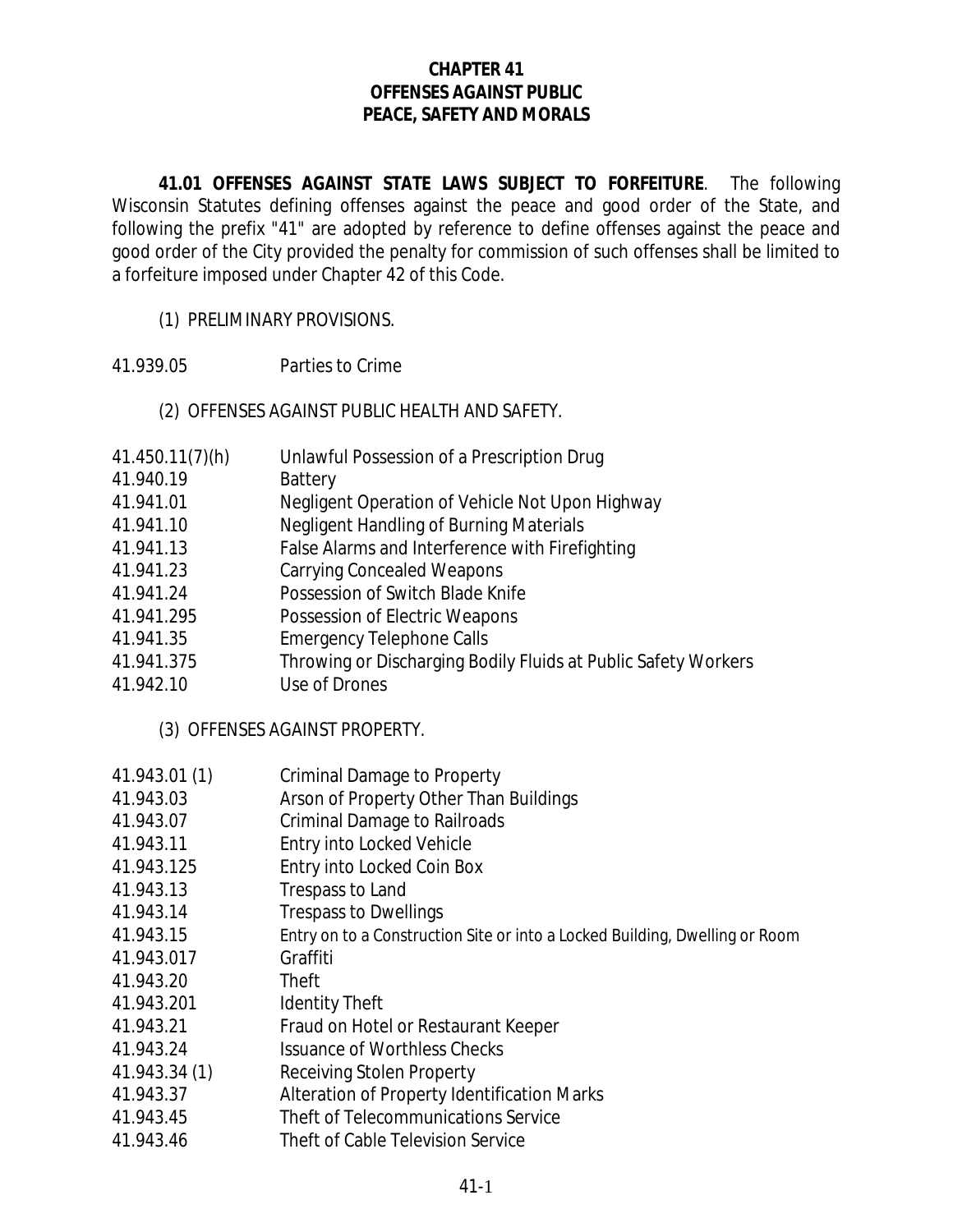41.943.50 Shoplifting 41.943.55 Removal of Shopping Cart 41.943.61 Theft of Library Materials 41.948.63 Receiving Property from Children

(4) GAMBLING.

- 41.945.01 Definitions Relating to Gambling
- 41.945.02 Gambling

# (5) OFFENSES AGAINST GOVERNMENT AND ITS ADMINISTRATION.

- 41.946.40 Refusing to Aid Officer
- 41.946.41 Resisting or Obstructing Officer
- 41.946.70 Impersonating a Peace Officer

(6) OFFENSES AGAINST PUBLIC PEACE.

- 41.947.01 Disorderly Conduct
- 41.947.012 Unlawful Use of Telephone
- 41.947.0125 Unlawful Use of Computerized Communications Systems
- 41.947.013 Harassment
- 41.947.06 Unlawful Assemblies
- 41.948.45 Contributing to Truancy

(7) OFFENSES AGAINST ANIMALS.

- 41.951.01 Definitions Relating to Crimes Against Animals
- 41.951.02 Mistreating Animals
- 41.951.03 Dognapping and Catnapping
- 41.951.04 Leading Animal from Motor Vehicle
- 41.951.05 Transportation of Animals
- 41.951.06 Use of Poisonous and Controlled Substances
- 41.951.07 Use of Certain Devices Prohibited
- 41.951.08 Instigating Fights Between Animals
- 41.951.09 Shooting at Caged or Staked Animals
- 41.951.10 Sale of Baby Rabbits, Chicks and Other Fowl
- 41.951.11 Artificially Colored Animals; Sale
- 41.951.13 Providing Proper Food and Drink to Confined Animals
- 41.951.14 Providing Proper Shelter
- 41.951.15 Animals; Neglected or Abandoned; Police Powers

# (8) OFFENSES AGAINST SEXUAL MORALITY.

41.944.20 Lewd and Lascivious Behavior

(SECTION 41.01 AMENDED 7/8/08—ORDINANCE NO. 1183; 2/23/16-ORDINANCE NO. 1343)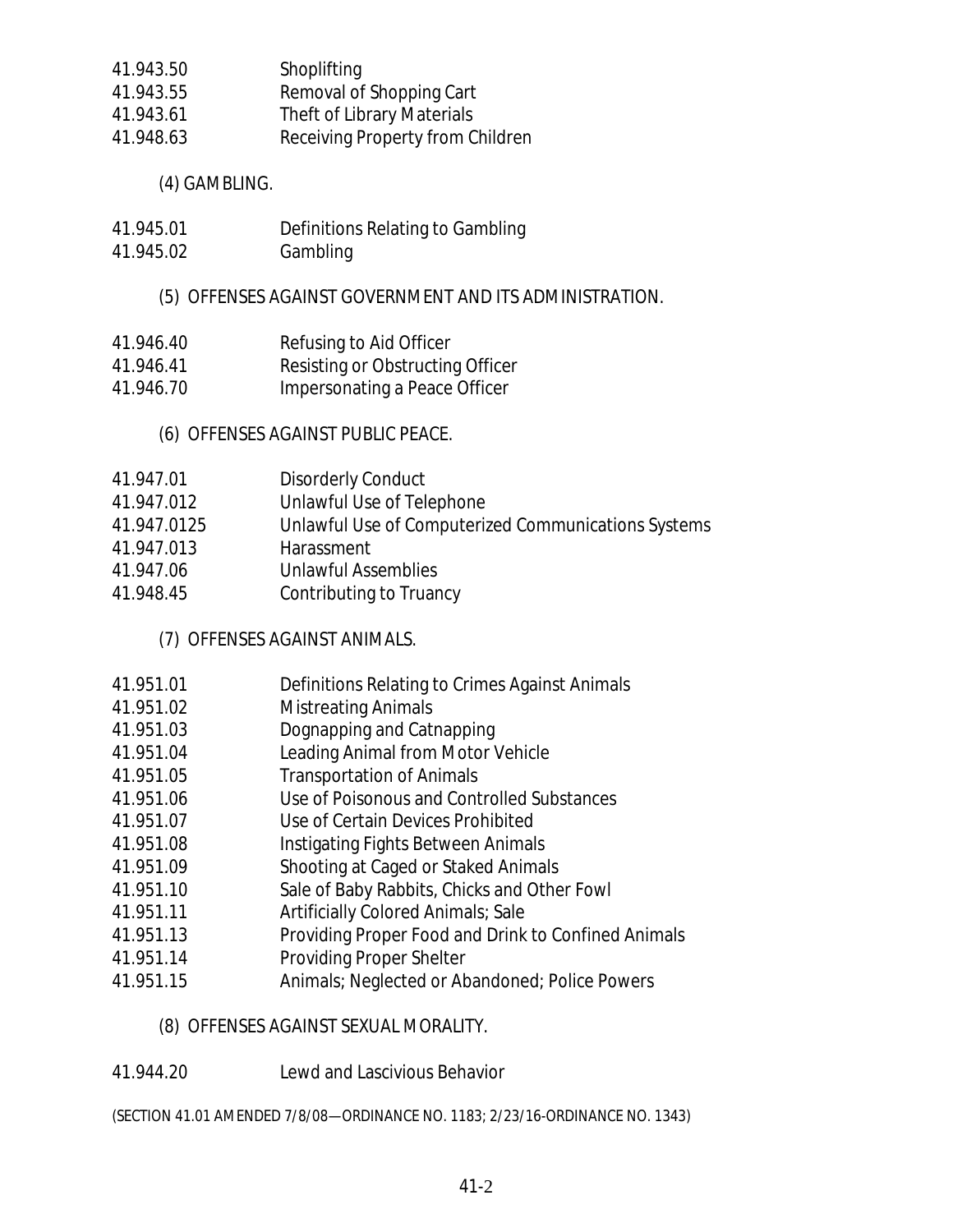**41.02 DISCHARGING AND CARRYING FIREARMS: PROHIBITIONS.** To further public health and safety and to the extent not otherwise specifically permitted by Wisconsin Statutes:

(a) No person, except a Peace or Law Enforcement Officer or member of the Military in the line of duty as defined in Wisconsin Statutes, shall fire or discharge any firearm, rifle, spring gun, air gun (whether a missile is expelled by compressed air, gas or chemical), electric weapon, bow and arrow, crossbow, sling shot, or blow gun within the City of Hartford except:

- 1. in areas designated as a shooting range by the Common Council.
- 2. in areas approved by any school authority or the Recreation Department.
- 3. when lawfully hunting with a bow and arrow or crossbow at a distance greater than 100 yards, from a building located on another person's land as described in §29.038(3)(b)1.a. This restriction does not apply if the person who owns the land on which the building is located allows the hunter to hunt within 100 yards of the building. A person who discharges a bow and arrow or crossbow within the City of Hartford is required to discharge the arrow or bolt from the respective weapon toward the ground.

(b) No person, except a Peace or Law Enforcement Officer or member of the Military in the line of duty or person acting within the terms of a license to carry a concealed weapon as defined in Wisconsin Statutes, shall have any spring gun, air gun (whether a missile is expelled by air, gas or chemical), or electric weapon in his or her possession or under his or her control unless it is both unloaded and locked or enclosed within a carrying case or other suitable container.

(c) No weapon other than a weapon carried by a peace or law enforcement officer may be carried, open or concealed, beyond the dispatch center controlled entry to the police department or any other entrance to the secure portion of the police facility. It is not a violation of the Section to lawfully carry a weapon into any other portion of the building so long as it has not been posted to prohibit the carrying of a weapon.

Penalty. Any person who violates the provisions of this Ordinance shall be subject to a penalty in an amount as shown in Chapter 42 of the Municipal Code, together with costs of prosecution.

Severability. In the event that any provision of this Ordinance is for any reason held to be invalid, unconstitutional, or unenforceable by any court of competent jurisdiction, such portion of this Ordinance shall be deemed separate, distinct and independent provisions of the Ordinance and all remaining portions of this Ordinance shall remain in full force and effect. (SECTION 41.02 AMENDED 1/14/14—ORDINANCE NO. 1306; AMENDED 1/13/15—ORDINANCE NO. 1321)

**41.03 LOITERING IN SCHOOLS AND ON SCHOOL GROUNDS**. It shall be unlawful for any person not in official attendance, on official school business, or attending an official school sanctioned event to enter into, congregate, loiter, wander, stroll, stand, or in any other way create a disturbance in any school building in the City or in or about any area of school grounds at any time.

**41.04 CURFEW FOR MINORS**. 1) Curfew Established. a) Minors Under 14 Years. No minor under 14 years of age shall be or remain in or upon the streets, alleys or public places in the City between 11:00 p.m. and 4 a.m. unless: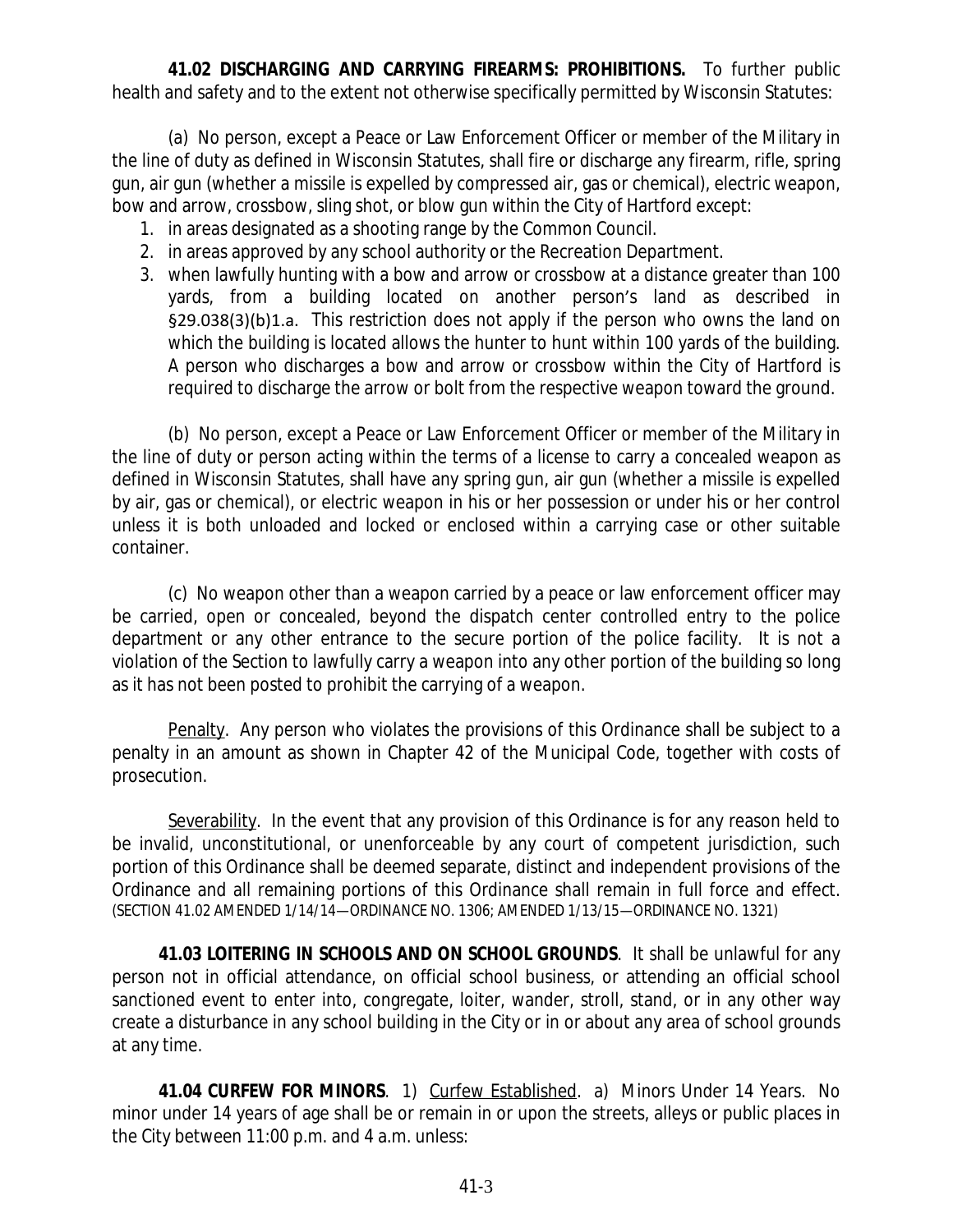1. accompanied by a parent, guardian or other person having legal custody of such minor;

2. upon an emergency errand directed by a parent, guardian or person having legal custody;

3. returning home from associational activities within thirty minutes of their termination;

4. engaged in legitimate employment making it necessary to be in public places at such times.

b) Minors 14 Years to 17 Years. No minor between the ages of 14 years and 17 years of age shall be or remain in or upon the streets, alleys or public places in the City between 12:00 a.m. and 4:00 a.m. unless:

1. accompanied by a parent, guardian or other person having legal custody of such minor;

2. upon an emergency errand directed by a parent, guardian or person having legal custody;

3. returning home from associational activities within thirty minutes of their termination;

4. engaged in legitimate employment making it necessary to be in public places at such times.

2) Duty of Parents and Guardians. No parent, guardian or person having legal custody of any minor referred to in subsection (1) shall allow any such child to be in or upon any of the streets, alleys or public places in the City in violation of the preceding subsection.

3) Enforcement by Police. The Police Department shall take into custody any minor found on the streets, alleys or public places in violation of subsection (1) (a), (b) and shall immediately notify the parent, guardian or legal custodian to appear at the police station and take proper charge of the minor.

4) Penalty. a) For those minors 14 to 18 years, a forfeiture in an amount within a range as shown in Chapter 42 of the Municipal Code may be required as provided in State Statutes (Chapter 48-Childrens Code). (AMENDED 6/11/96--ORDINANCE NO. E-335)

b) Any parent, guardian or legal custodian of any minor who upon subsequent violations of curfew ordinance by said minor, may be required to forfeit an amount within a range as shown in Chapter 42 of the Municipal Code. (AMENDED 6/11/96--ORDINANCE NO. E-335)

**41.05 SMOKE NUISANCE**. (1) Definition. The emission of dense smoke, soot, cinders, fly ash or coal dust from the smoke stacks of any locomotive or engine or from the smoke stack on any stationary engine or from the smoke stack or chimney of any factory, mill, or building anywhere within the corporate limits of the city for exceeding five minutes in any two hour period, day or night, shall be deemed and is declared to be a public nuisance and is prohibited.

(2) Violations. The owner, lessee, or occupant of any building or the fireman, engineer or any other person having charge or control of any furnace or engine who shall cause, permit, or allow dense smoke, soot, cinders, fly ash, or coal dust to be emitted from the smoke stack or chimney connected with any such furnace or engine within the corporate limits of the city, in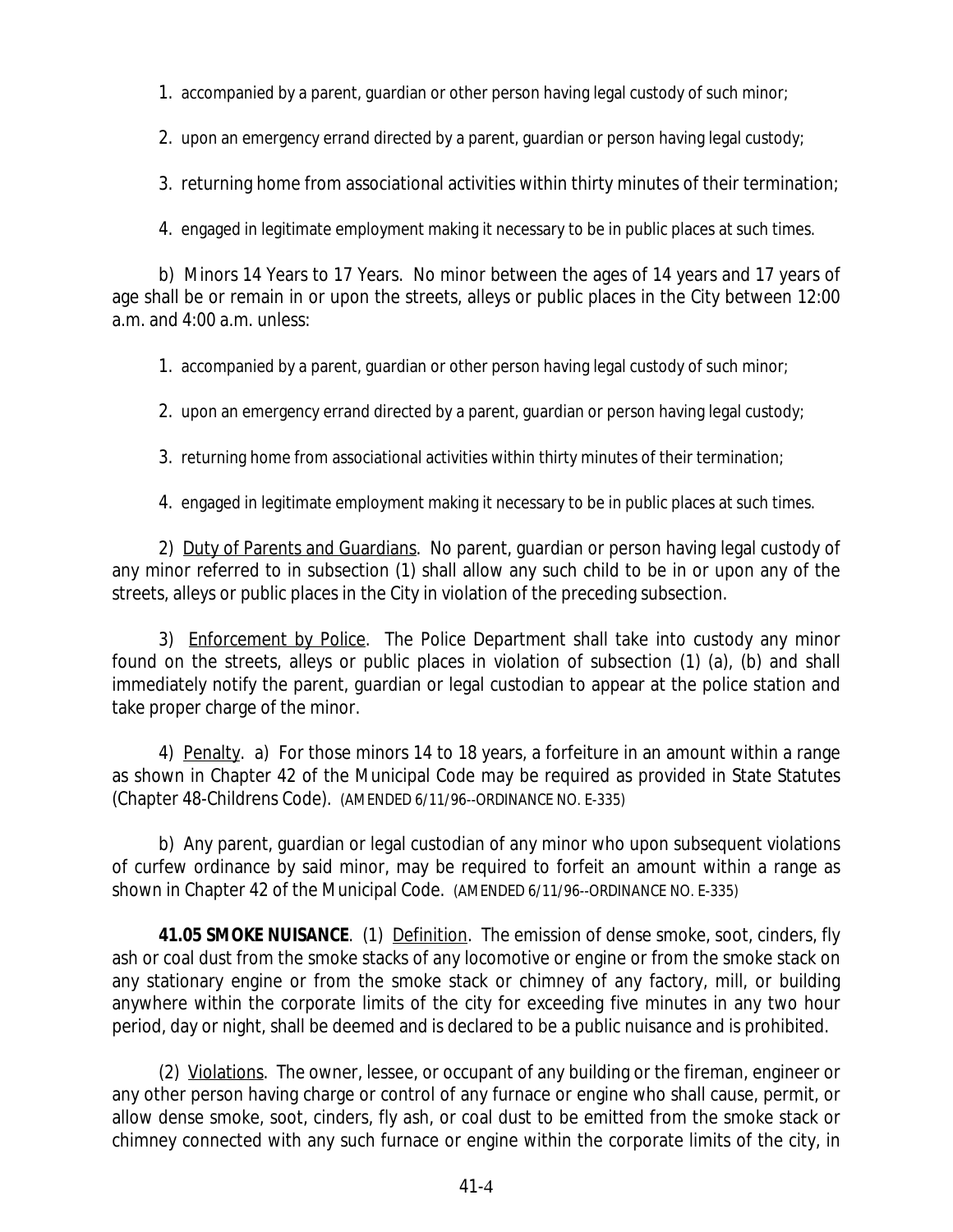violation of this section shall be deemed guilty of creating a public nuisance and violating the provisions of this section.

(3) Enforcement. It shall be the duty of the Building Inspector to cause this section to be enforced and to prosecute all persons violating these provisions.

**41.06 HAND BILL DISTRIBUTION**. No person shall place, scatter, or throw any hand bills, circulars, placards, posters, cards, waste papers, leaflets, or pamphlets into or upon any sidewalk, street, alley, or other public highway, or into or on vehicles parked upon the street or into or upon any yard, lawn, driveway, porch, or mail box, or into the vestibule of any hall or building, or attach them to or hang them on the door of any premises if they will likely be scattered by the wind or if they are of such nature or character to be normally or probably discarded by the occupants of the vehicle or of the premises upon the sidewalks, streets, or other public highways, or likely to clog the sewers or create fire hazards or filthy and unclean conditions. This section shall not apply to newspapers or magazines, or to anything carried or delivered by the postal service of the United States.

**41.07 BILL POSTING**. No person shall post or in any manner put up any written or printed bill, notice, advertisement or other literature, except legal notices required to be posted by law, upon any building or fence without the consent of the owner, or upon any tree, post or pole in the city or on any public property.

**41.08 CONSUMPTION OF FERMENTED MALT BEVERAGES AND/OR INTOXICATING LIQUORS ON ANY PUBLIC WAY, SIDEWALK, THOROUGHFARE OR PARKING LOT**. (1) No person shall consume or possess any open container of fermented malt beverages and/or intoxicating liquors on any public way, sidewalk, thoroughfare or parking lot within the city limits of Hartford, whether in or upon a vehicle or not.

**41.09 CONSUMPTION OF INTOXICATING LIQUOR AND FERMENTED MALT BEVERAGES ON THE PREMISES OF THE LINCOLN ATHLETIC FIELD COMPLEX AND NEARBY PUBLICLY-OWNED LANDS.** (1) Intoxicating Liquor. No person shall consume or possess any open container of intoxicating liquors on land owned by the City of Hartford and/or Common School District #1 or High School, and used for park purposes and/or athletic events, within the area bounded by South Main Street, West Monroe Avenue, Cedar Street, West Lincoln Avenue, and South Rural Street, nor within lands owned by the Hartford Union High School District to the southwest and northwest of the intersection of Cedar Street and Monroe Avenue, nor within the parking lot at the southeast corner of Cedar Street and Monroe Avenue.

(2) Fermented Malt Beverage. During hours that the concession stand located between the football field and softball diamond is open, no person shall carry fermented malt beverages away from the concession stand.

(3) Penalty. Any person violating Section 41.09 (1) and (2) may be required to forfeit an amount within a range as shown in Chapter 42 of the Municipal Code for the first offense and shall also be required to forfeit an amount for the second or subsequent offense within a year. (AMENDED 6/11/96--ORDINANCE NO. E-335)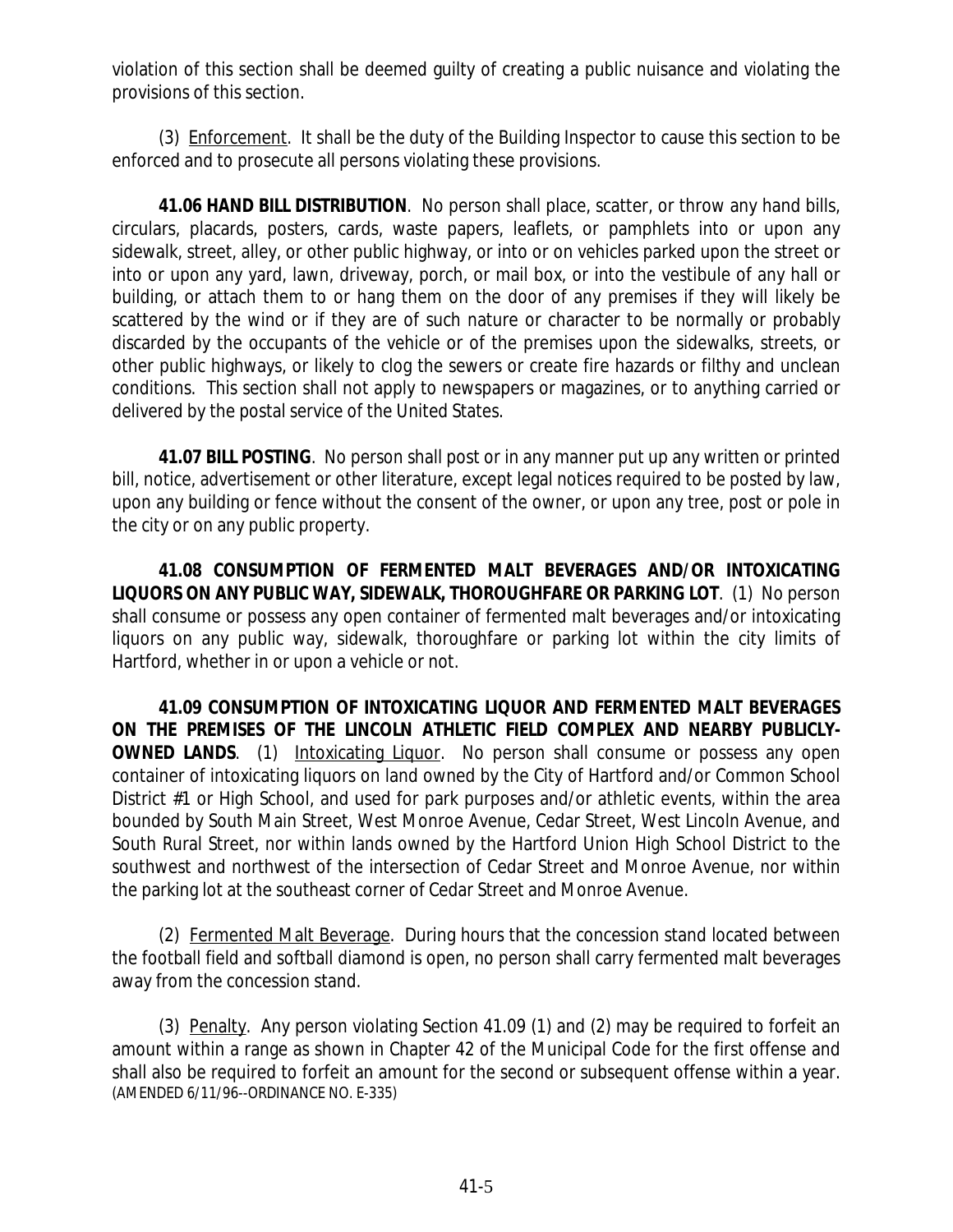**41.10 SALE OF BEVERAGES IN PAPER OR PLASTIC CONTAINERS ON CITY-OWNED LANDS**. It shall be illegal to sell fermented malt beverages, soda, or other beverages in metal containers or glass bottles in City parks, without first transferring the contents to paper cups, or plastic cups which are not capable of causing injury from sharp edges.

**41.11 SALE OF TOBACCO OR TOBACCO PRODUCTS TO MINORS FORBIDDEN**. No person, by himself, his servant or agent, or as the servant or agent of any other person, shall sell, give away, or otherwise dispose of, by vending machine or otherwise, any tobacco or tobacco products to any person under the age of eighteen (18) years.

**41.12 UNLAWFUL USE OF MOTORBOATS**. The use of motorboats in the Hartford Millpond is a threat to public health, safety, and welfare; therefore, no person shall use a motorboat as defined in Wisconsin Statutes Section 30.50 on the waters of the Hartford Millpond.

**41.13 LOITERING**. 1) Definition. As used in this section, loitering shall mean remaining idle in essentially one location and shall include the concept of spending time idling, loafing, or walking about aimlessly.

2) Conduct Prohibited. No person shall loiter in a public place in such a manner as to: a) create or cause to be created a danger of a breech of the peace; b) create or cause to be created any disturbance or annoyance to the comfort and repose of any person; c) obstruct the free passage of pedestrians or vehicles; d) obstruct, molest or interfere with any person lawfully in any public place. This paragraph shall include the making of unsolicited remarks of an offensive, disgusting or insulting nature, or which are calculated to annoy or disturb the person to or in whose hearing they are made.

3) Request to Leave. Whenever the presence of any person in any public place is causing any of the conditions enumerated in Section 2, any police officer may order that person to leave that place. Any person who shall refuse to leave after being ordered to do so by a police officer shall be guilty of a violation of this section.

**41.132 PROWLING.** (1) Definition. As used in this section, "prowling" shall mean engaging in conduct on public or private property which is furtive and is directed towards other persons or property in a manner which arouses alarm.

(2) No person shall prowl in a place, at a time and in a manner not usual for law-abiding individuals under circumstances that warrant alarm for the safety of persons or property in the vicinity. Among the circumstances which may be considered in determining whether such alarm is warranted is the fact that the person takes flight upon appearance of a police officer or manifestly endeavors to conceal themselves or any object. Unless flight by the person or other circumstance makes it impractical a police officer shall, prior to any arrest for an offense under this subsection, afford the person an opportunity to dispel any alarm which would otherwise be warranted by requesting them to identify themselves and explain their presence and conduct.

(3) Penalty. Any person violating Section 41.132 may be required to forfeit an amount within the range shown in Chapter 42 of the Municipal Code. (SECTION 41.132 CREATED 3/13/07—ORDINANCE NO. 1139)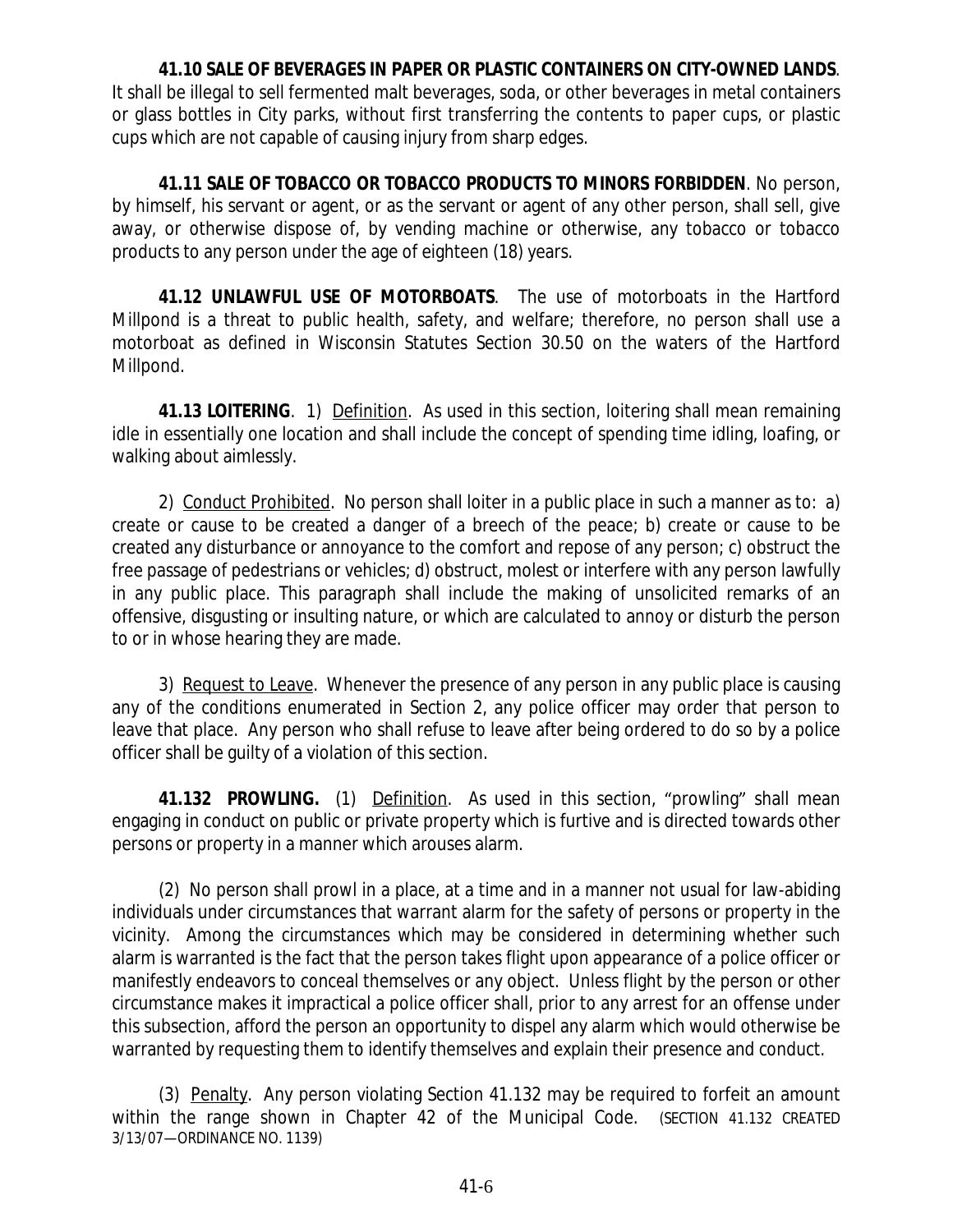**41.14 SMOKING PROHIBITED ON CERTAIN PREMISES**. (1) Adoption of Clean Indoor Air Act. The provisions of Section 101.123, Wisconsin Statutes, as amended by 2009 Wisconsin Act 12 and Act 276, and as it may be amended in the future, relating to the prohibition of smoking in various enclosed places, is hereby adopted and made part of this Code by reference. Penalties for violation shall be as provided in Section 1.12. As prescribed by State Statutes, a warning notice shall be issued to the "person in charge" for the first violation.

(2) Penalty. A violation of the provision of Section 41.14(1) of the Municipal Code relating to the prohibition of smoking in various enclosed places shall be \$100 for each violation except that the forfeiture for a "person in charge" cannot exceed \$100 per day, plus costs and charges per Chapter 42 of this Code. (SECTION 41.14 AMENDED 6/11/96--ORDINANCE NO. E-335; AMENDED 6/22/10—ORDINANCE NO. 1245)

**41.15 POSSESSION OF MARIJUANA PROHIBITED**. (1) It is unlawful for any person to possess or use marijuana unless the marijuana was obtained directly from, or pursuant to, a valid prescription or order of, a practitioner while acting in the course of his or her professional practice, or except as otherwise authorized by Chapter 161, Wisconsin Statutes.

(2) Definitions. For the purpose of this section, the following definitions shall apply:

(a) "Marijuana" means all parts of the plant Cannabis Sativa L., whether growing or not; the seeds thereof; the resin extracted from any part of the plant; and every compound, manufacture, salt, derivative, mixture or preparation of the plant, its seeds or resin. It does not include the mature stalks of the plant, fibre produced by the stalks, oil or cake made from the seeds of the plant, any other compound, manufacture, salt, derivative, mixture, or preparation of the mature stalk (except the resin extracted therefrom), fibre, oil or cake or the sterilized seeds of the plant, which is incapable of germination.

(b) "Practitioner" means:

1. A physician, dentist, veterinarian, podiatrist, scientific investigator or other person licensed, registered, or otherwise permitted to distribute, dispense, conduct research with respect to or administer a controlled substance in the course of professional practice or research in this county.

2. A pharmacy, hospital or other institution licensed, registered, or otherwise permitted to distribute, dispense, conduct research with respect to or administer a controlled substance in the course of professional practice of research in this county. (SECTION 41.15 CREATED 2/13/89-- ORDINANCE NO. E-127)

**41.16 DRUG PARAPHERNALIA**. (1) Definition. In this section "drug paraphernalia" means all equipment, products and materials of any kind which are used, intended for use, or designed for use, in planting, propagating, cultivating, growing, harvesting, manufacturing, compounding, converting, producing, processing, preparing, testing, analyzing, packaging, repackaging, storing, containing, concealing, injecting, ingesting, inhaling or otherwise introducing into the human body a controlled substance, as defined in Wisconsin Statutes Chapter 161 in violation of this section. It includes, but is not limited to: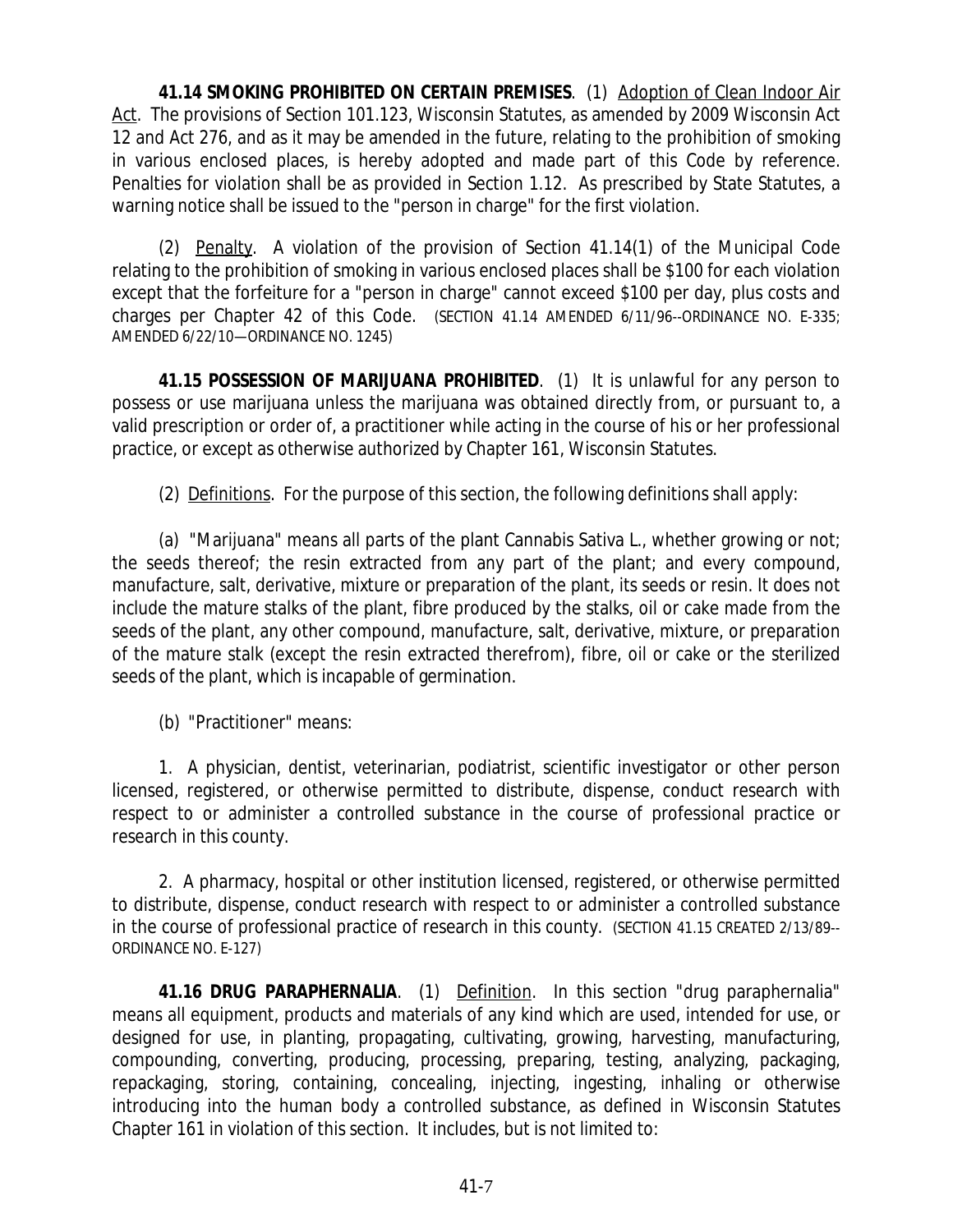- (a) Kits used, intended for use or designed for use in planting, propagating, cultivating, growing or harvesting of any species of plant which is a controlled substance or from which a controlled substance can be derived.
- (b) Kits used, intended for use or designed for use in manufacturing, compounding, converting, producing, processing, or preparing controlled substances.
- (c) Isomerization devices used, intended for use or designed for use in increasing the potency of any species of plant which is a controlled substance.
- (d) Testing equipment used, intended for use or designed for use in identifying or in analyzing the strength, effectiveness or purity of controlled substances.
- (e) Scales and balances used, intended for use or designed for use in weighing or measuring controlled substances.
- (f) Diluents and adulterants, such as quinine hydrochloride, mannitol, mannite, dextrose and lactose, used, intended for use or designed for use in cutting controlled substances.
- (g) Separation gins and sifters used, intended for use or designed for use in removing twigs and seeds from, or in otherwise cleaning or refining, marijuana.
- (h) Blenders, bowls, containers, spoons and mixing devices used, intended for use or designed for use in compounding controlled substances.
- (i) Capsules, balloons, envelopes or other containers used, intended for use or designed for use in packaging small quantities of controlled substances.
- (j) Containers and other objects used, intended for use or designed for use in storing or concealing controlled substances.
- (k) Hypodermic syringes, needles and other objects used, intended for use or designed for use in parentally injecting controlled substances into the human body.
- (l) Objects used, intended for use, or designed for use in ingesting, inhaling or otherwise introducing marijuana, cocaine, hashish or hashish oil into the human body, including but not limited to:
	- 1. Metal, wooden, acrylic, glass, stone, plastic, or ceramic pipes with or without screens, permanent screens, hashish heads or punctured metal bowls.
	- 2. Water pipes.
	- 3. Carburetion tubes and devices.
	- 4. Smoking and carburetion masks.
	- 5. Objects used to hold burning material, such as a marijuana cigarette, that has become too small or too short to be held in the hand.
	- 6. Miniature cocaine spoons and cocaine vials.
	- 7. Chamber pipes.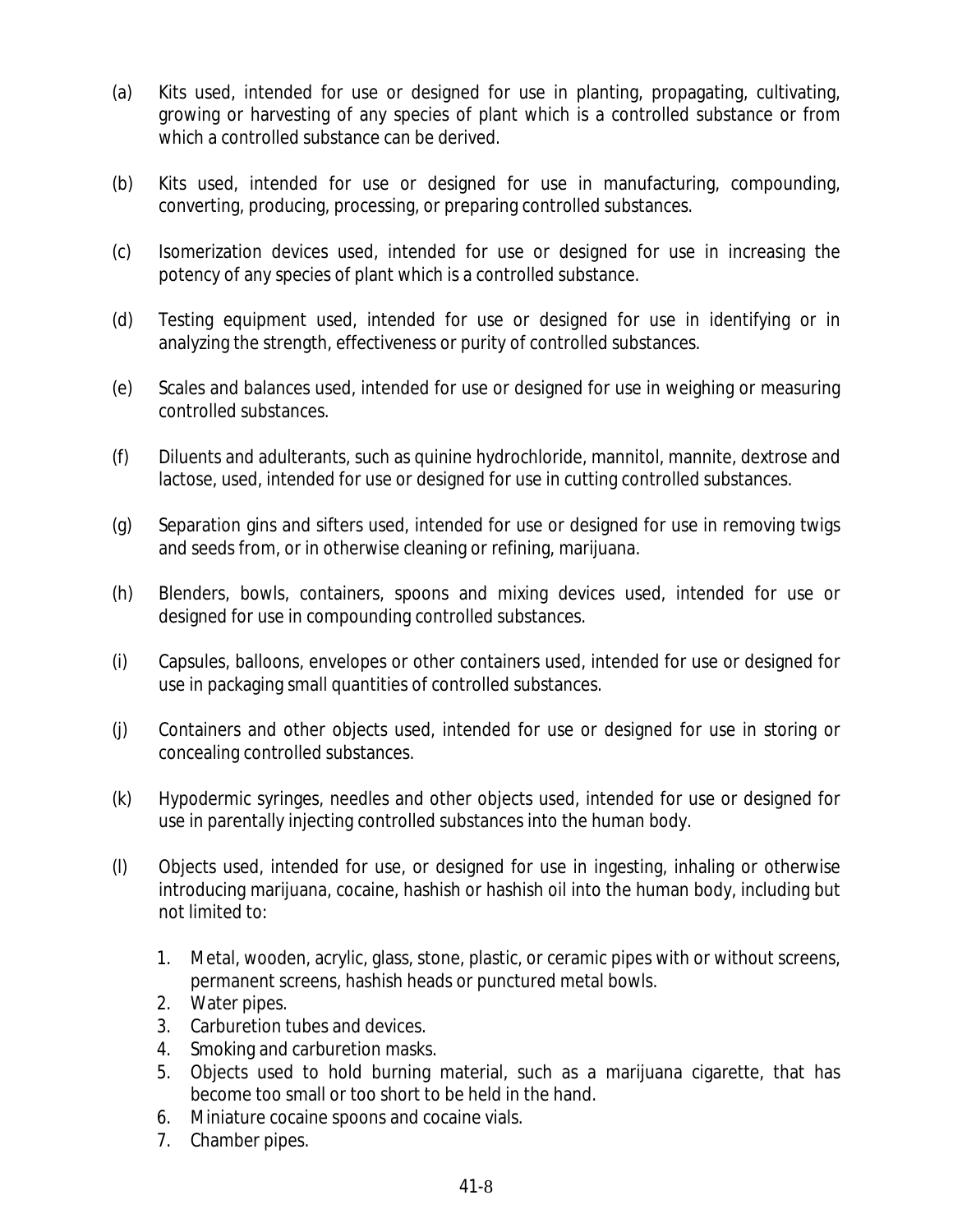- 8. Carburetor pipes.
- 9. Electric pipes.
- 10. Air-driven pipes.
- 11. Chillums.
- 12. Bongs.
- 13. Ice pipes or chillers.

(2) Determination of Drug Paraphernalia. In determining whether an object is drug paraphernalia, the following shall be considered:

- (a) Statements by an owner or by anyone in control of the object concerning its use.
- (b) Prior convictions, if any, of an owner or of anyone in control of the object, under any county, state or federal law relating to any controlled substance.
- (c) The proximity of the object in time and space to a direct violation of this section.
- (d) The proximity of the object to controlled substances.
- (e) The existence of any residue of controlled substances on the object.
- (f) Direct or circumstantial evidence of the intent of an owner or of anyone in control of the object to deliver it to persons whom the person knows, or should reasonably know, intend to use the object to facilitate a violation of this section. The innocence of an owner or of anyone in control of the object as to a direct violation of this section shall not prevent a finding that the object is intended for use, or designed for use as drug paraphernalia.
- (g) Oral or written instructions provided with the object concerning its use.
- (h) Descriptive materials accompanying the object which explain or depict its use.
- (i) National and local advertising concerning its use.
- (j) The manner in which the object is displayed for sale.
- (k) Direct or circumstantial evidence of the ratio of sales of the object to the total sales of the business enterprise.
- (l) The existence and scope of legitimate uses for the object in the community.
- (m) Expert testimony concerning its use.

(3) Prohibited Activities. (a) Possession of Drug Paraphernalia. No person may use, or possess with intent to use, drug paraphernalia to plant, propagate, cultivate, grow, harvest, manufacture, compound, convert, produce, process, prepare, test, analyze, pack, repack, store, contain, conceal, inject, ingest, inhale or otherwise introduce into the human body a controlled substance in violation of this section.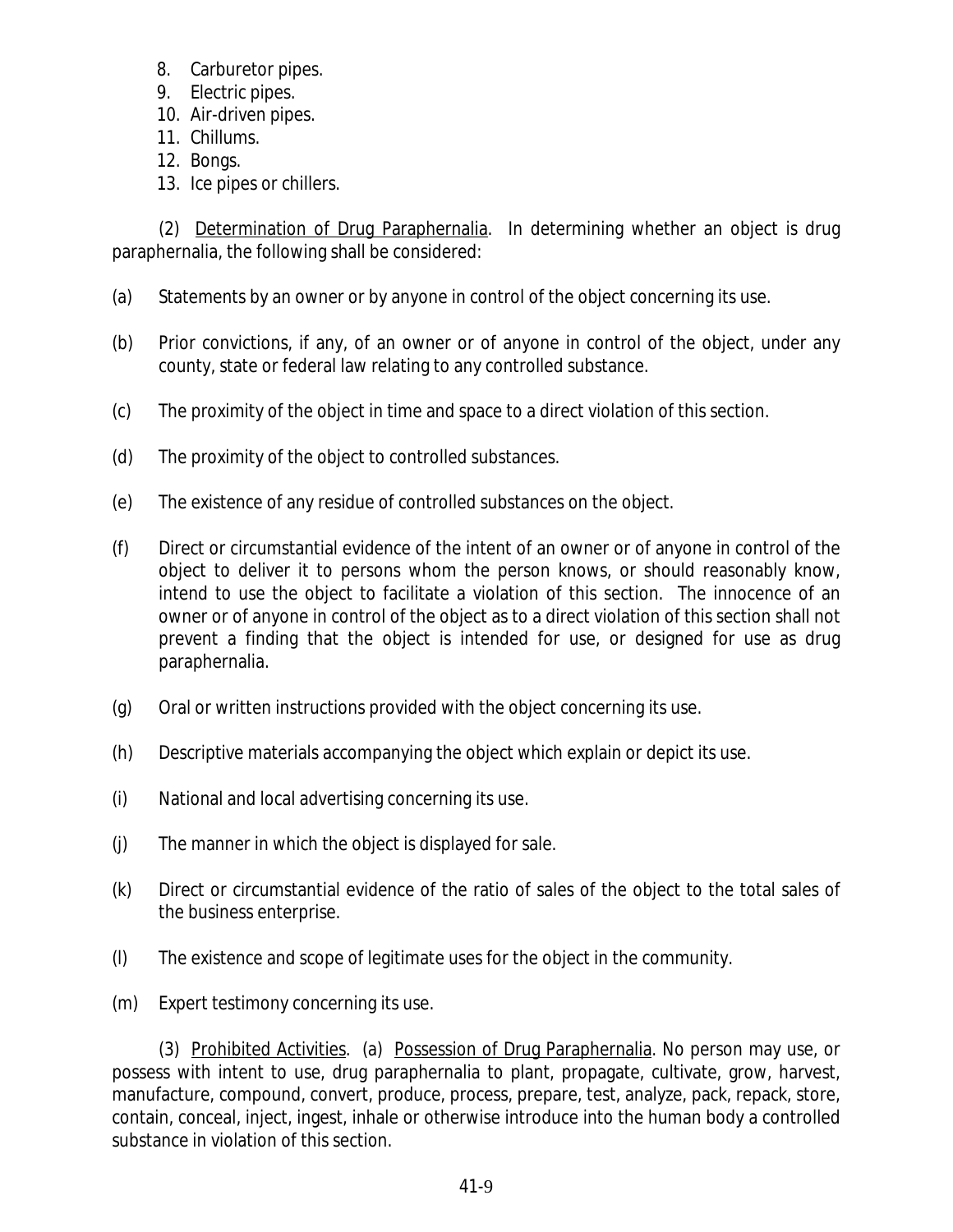- (b) Manufacture, Sale or Delivery of Drug Paraphernalia. No person may sell, deliver, possess with intent to deliver, or manufacture with intent to deliver drug paraphernalia, knowing that it will be used to plant, propagate, cultivate, grow, harvest, manufacture, compound, convert, produce, process, prepare, test, analyze, pack, repack, store, contain, conceal, inject, ingest, inhale or otherwise introduce into the human body a controlled substance in violation of this section.
- (c) Delivery of Drug Paraphernalia to a Minor. Any person eighteen (18) years of age or over who violates Subsection (b) by delivering drug paraphernalia to a person under eighteen (18) years of age is guilty of a special offense.
- (d) Advertisement of Drug Paraphernalia. No person may place in any newspaper, magazine, handbill or other publication, or upon any outdoor billboard or sign, any advertisement, knowing that the purpose of the advertisement, in whole or in part, is to promote the sale of objects designed or intended for use as drug paraphernalia.
- (e) Exemption. This subsection does not apply to manufacturers, practitioners, pharmacists, owners of pharmacies and other persons whose conduct is in accordance with Wisconsin Statutes Chapter 161. This subsection does not prohibit the possession, manufacture or use of hypodermics in accordance with Wisconsin Statutes Chapter 161.

(4) Penalties. (a) Any drug paraphernalia used in violation of this section shall be seized and forfeited to the City.

- (b) Any person who violates Subsection (3)(a), (b) or (d) shall, upon conviction, be subject to a forfeiture in an amount within a range as shown in Chapter 42 of the Municipal Code, together with the costs of prosecution, and upon default of payment be imprisoned in the County Jail until the costs are paid, but not to exceed twenty (20) days. (AMENDED 6/11/96--ORDINANCE NO. E-335)
- (c) Any person who violates Subsection (3)(c) shall, upon conviction, be subject to a forfeiture in an amount within a range as shown in Chapter 42 of the Municipal Code, together with the costs of prosecution, and upon default of payment be imprisoned in the County Jail until the costs are paid, but not to exceed forty (40) days. (SECTION 41.16 CREATED 3/26/90--ORDINANCE NO. E-150; AMENDED 6/11/96--ORDINANCE NO. E-335)

**41.17 FAILURE TO PAY FARE**. (a) No person shall neglect or refuse to pay for the service of any public transportation or taxi vehicle, providing the rates charged are in conformance with those posted in the vehicle.

(b) Every driver of a public transportation vehicle shall have the right to demand payment of the posted fare in advance and may refuse employment unless so prepaid, but no driver shall otherwise refuse or neglect to convey any orderly person upon request.

(c) Persons in violation of this Section shall, upon conviction, forfeit an amount as shown in Chapter 42 of the Municipal Code together with costs of prosecution. (SECTION 41.17 CREATED 8/14/89--ORDINANCE NO. E-133; AMENDED 6/11/96--ORDINANCE NO. E-335)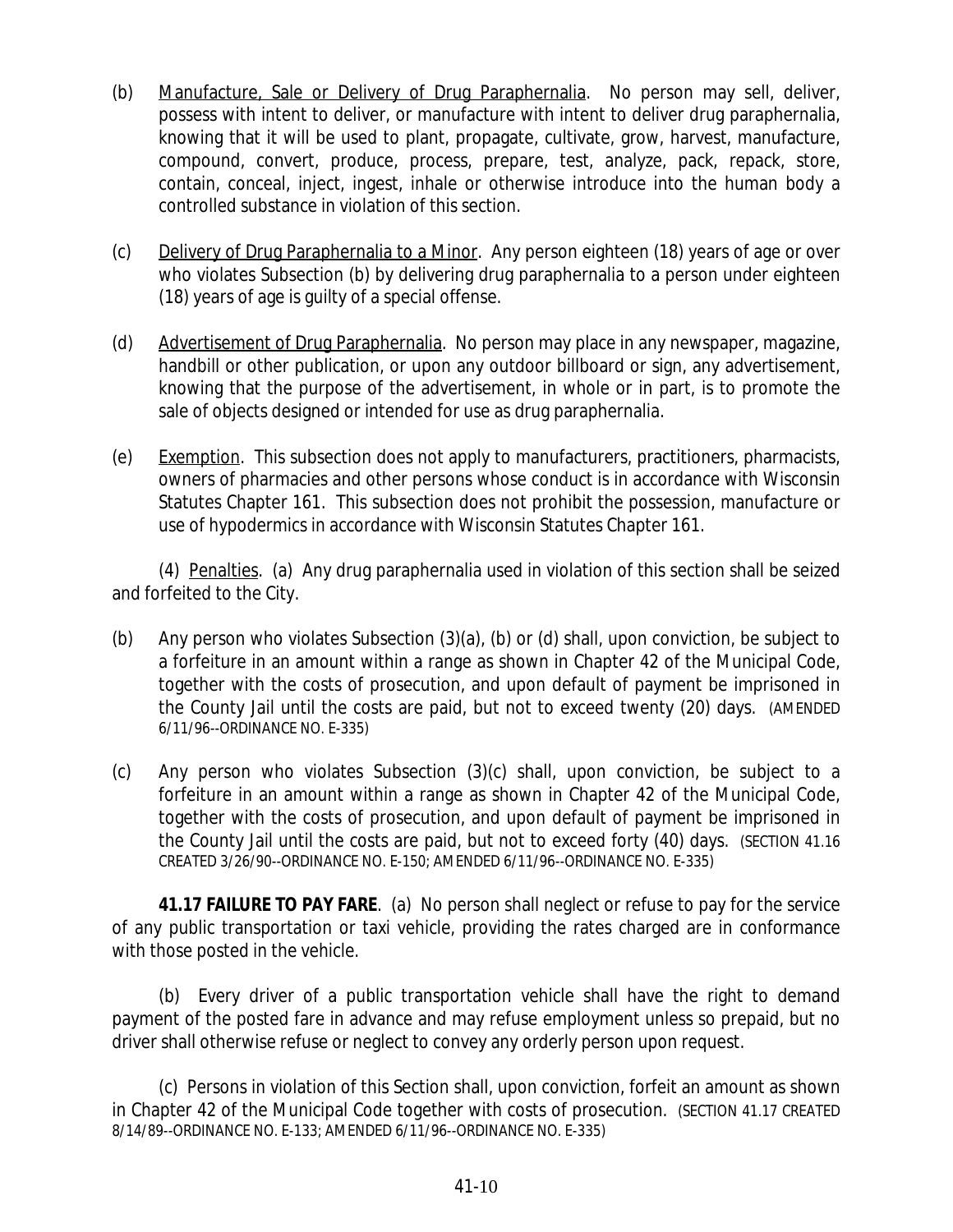**41.18 TRUANCY OR HABITUAL TRUANCY PROHIBITED**. (1) A child is prohibited from being a truant or habitual truant.

(2) Definitions. (a) "Habitual truant" shall mean a pupil who is absent from school without an acceptable excuse part or all of five or more days on which school is held during a school semester.

- (b) "Acceptable excuse" shall mean an acceptable excuse as defined in Sections 118.15 and 118.64 (4), Wis. Stats.
- (c) "Truant" is defined to mean a pupil who is absent from school without an acceptable excuse for all or part of any day on which school is held during a school semester.

(3) Truancy Prohibited. Upon finding that a child is a truant, the court may enter an order making one or more of the following dispositions:

- (a) An order for the period to attend school.
- (b) A forfeiture of not more than \$50 plus costs for a first violation or a forfeiture of not more than \$100 plus costs for any second or subsequent violation committed within 12 months of the first. All or part of the forfeiture plus costs may be assessed <against the person, the parents or guardian of the person or both.

(4) Habitual Truancy Prohibited. Upon finding that a child is a habitual truant, the court may enter an order making one or more of the following dispositions:

- (a) Suspend the person's operating privilege for not less than 30 days nor more than one year.
- (b) An order for the person to attend school.
- (c) A forfeiture of not more than \$500 plus costs, which may be assessed against the person, the parents or guardian of the person or both.
- (d) Other reasonable conditions including a curfew, restrictions as going to or remaining on specified premises, and restrictions to associating with other children or adults.
- (e) An order placing the person under formal or informal supervision for a period of up to one year.
- (f) An order for the person's parent, guardian or legal custodian to participate in counseling at their expense or to attend school with the person or both.
- (g) Any other sanctions as provided in Section 118.163, Wis. Stats.

(SECTION 41.18 REPEALED AND RECREATED 10/27/98--ORDINANCE NO. E-406)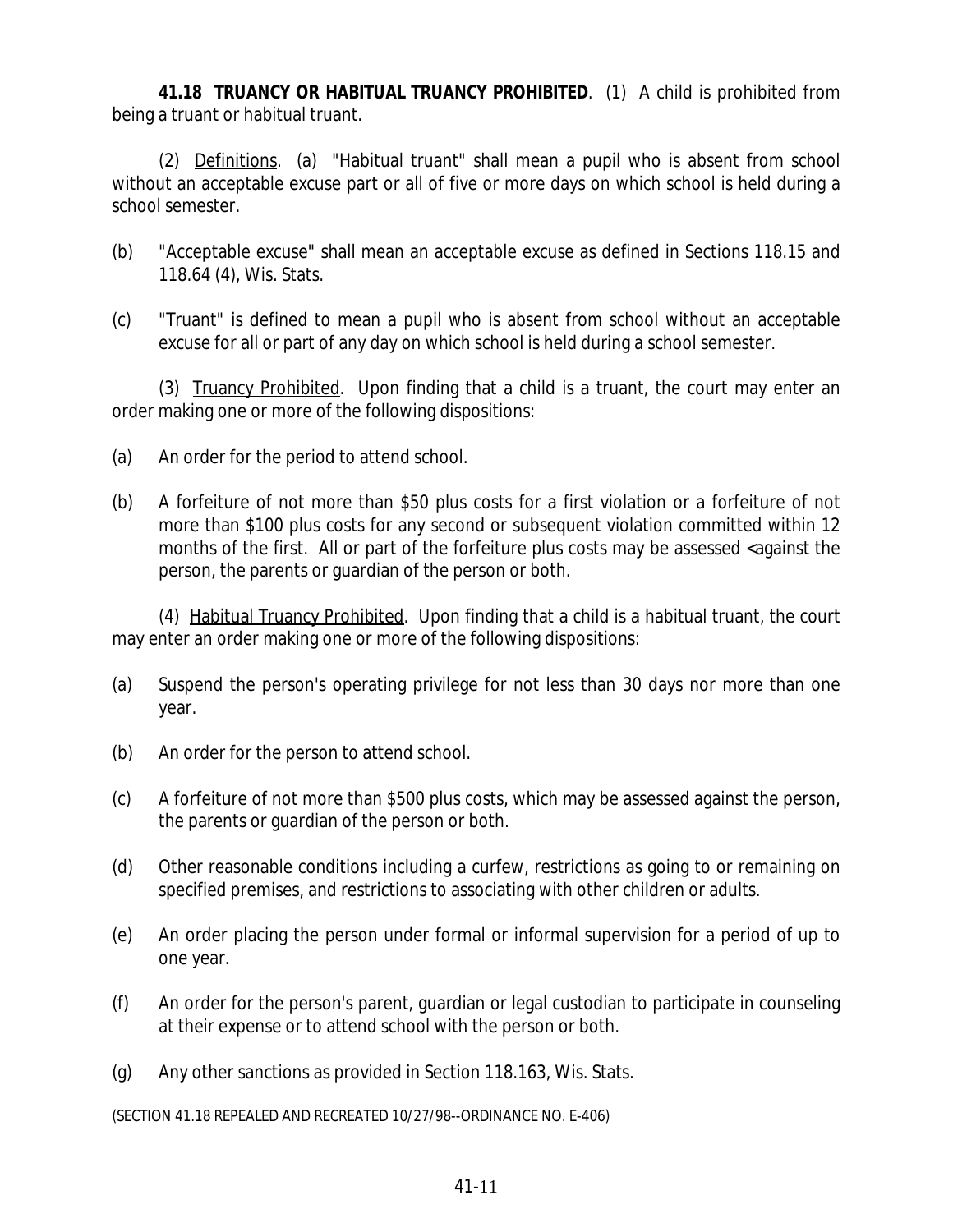**41.19 MISUSE OF E911**. (1) No person shall utilize the E911 emergency telephone number system for any purpose other than to report an emergency.

(2) It shall be unlawful to report an alleged emergency knowing that the fact situation which he or she reports does not exist.

(3) An "emergency" under this section exists when the person reasonably believes that immediate response by public safety personnel is essential due to the risk or actual occurrence of:

- (a) Death or great bodily harm.
- (b) Property damage.
- (c) Any other situation which mandates the immediate response of public safety personnel.

(4) Any person violating this section shall, upon conviction, be subject to a forfeiture in an amount within a range as shown in Chapter 42 of the Municipal Code, together with the costs of prosecution. (SECTION 41.19 CREATED 2/4/92--ORDINANCE NO. E-201; AMENDED 6/11/96-- ORDINANCE NO. E-335)

#### **41.20 PURCHASE OR POSSESSION OF CIGARETTES OR TOBACCO PRODUCTS BY PERSON UNDER 18 PROHIBITED.**

- (1) No person under 18 years of age may falsely represent his or her age for the purpose of receiving any cigarette, nicotine product, or tobacco product.
- (2) No person under 18 years of age may purchase, attempt to purchase, or possess any cigarette, nicotine product, or tobacco product except as follows:
	- a) A person under 18 years of age may purchase or possess cigarettes, nicotine products, or tobacco products for the sole purpose of resale in the course of employment during his or her working hours if employed by a retailer.
	- b) A person under 18 years of age, but not under 15 years of age, may purchase, attempt to purchase, or possess cigarettes, nicotine products, or tobacco products in the course of his or her participation in an investigation under s. 254.916 that is conducted in accordance with s. 254.916 (3).
- (3) Any person who violates the provisions of this ordinance shall be subject to a penalty in an amount as shown in Chapter 42 of the Municipal Code, or counseling of the child or parents, or suspension of driver's license for a period of not less than thirty (30) or more than ninety (90) days as provided in Chapter 48 of the Wisconsin Statutes. (SECTION 41.20 REPEALED AND RECREATED 4/15/14—ORDINANCE NO. 1310)

**41.21 USE OF STREETS**. No person shall be permitted to sell any goods, merchandise or farm produce of any kind from any location in the public streets or highways. (SECTION 41.21 CREATED 10/11/94--ORDINANCE NO. E-276)

**41.22 LIVE PUBLIC NUDITY PROHIBITED.** (1) No person within the City of Hartford shall knowingly or intentionally appear in a state of nudity in any public place.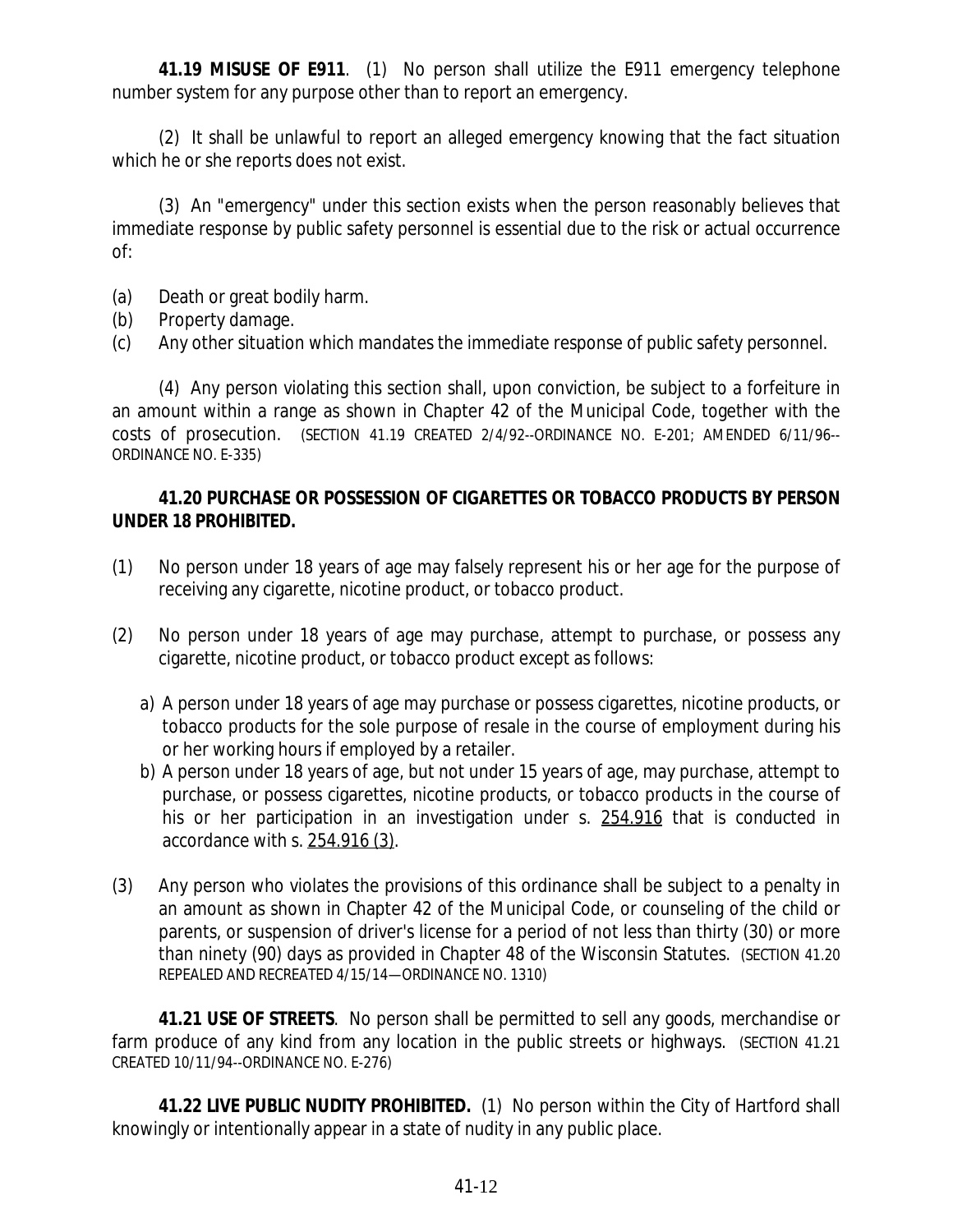(2) "Nudity" means: the showing of the human male or female genitalia, pubic area, or anus with less than a fully opaque covering, and/or the showing of the female breast with less than fully opaque covering of any part of the nipple or areola.

(3) "Public Place" includes all outdoor places and all buildings or enclosed places which are owned by or open to the general public, including those limited to specific classes of the general public, such as patrons, members, or adults over a certain age.

- (4) The prohibitions as set forth in Section (1) shall not apply to:
	- (a) private residences;
	- (b) the normal use of public restrooms;
	- (c) the normal use of a privately rented hotel/motel rooms and campsites;
	- (d) any child under ten years of age;
	- (e) any female exposing a breast to breastfeed an infant under two years of age;
	- (f) medical examinations or demonstrations; and/or
	- (g) dramatic performances of serious artistic merit.

(5) Any person violating this ordinance shall be subject to a forfeiture not to exceed \$1,000 for each offense.

(6) If any section or portion of this ordinance is found to be unconstitutional or otherwise invalid, the validity of the remaining sections or portions shall not be affected. (SECTION 41.22 CREATED 4/13/04—ORDINANCE NO. E-543)

**41.23 CHRONIC NUISANCE PREMISES.** (1) Definitions. The words, terms and phrases, when used in this section, shall have the meanings ascribed to them in this section, except where the context clearly indicates a different meaning:

Authorized official means singularly or collectively, the Police Chief, Fire Chief, Building Inspector or their designee with jurisdiction to enforce the various statutes and ordinances prohibiting nuisance activities.

Chief of Police means the City of Hartford Police Department Chief of Police or his/her designee thereof.

Person means any natural person, agent, association, firm, partnership, corporation or other entity capable of owning, occupying or using property in the City of Hartford.

Person associated with means any person who, whenever engaged in a nuisance activity, has entered, patronized, visited, or attempted to enter, patronize or visit, or waited to enter, patronize or visit a premises or person present on a premises, including without limitation any officer, director, customer, agent, employee, or any independent contractor of a property, person in charge, or owner of a premises.

Person in charge means any person, in actual or constructive possession of a premises including, but not limited to, an owner or occupant of premises under his or her ownership or control.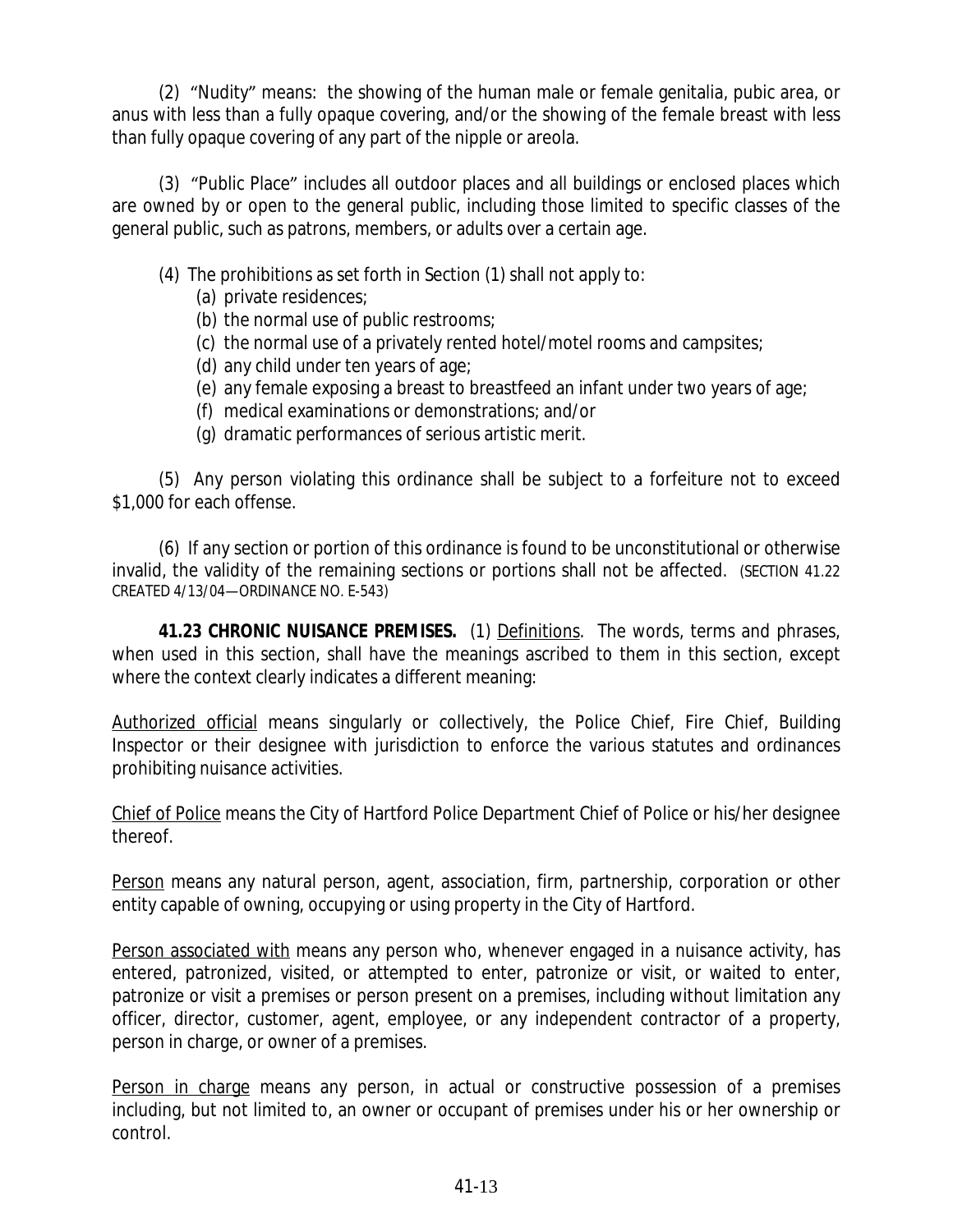Premises means a commercial business, public or private clubhouse, a place of abode, a residence, a house or multiple dwelling unit for one (1) or more persons, including lodging houses, hotels, motels and tourist rooming houses, and associated common areas, yards and parking lots in the case of multiple dwelling units. "Premises," as used in this section, may consist of any single unit providing complete, independent living facilities for one (1) or more persons, including provisions for living, sleeping, eating, cooking and sanitation.

Chronic Nuisance Premises Notice (CNP Notice) means the notice issued by the Chief of Police and/or his or her designee.

Enforcement action means any of the following: The physical arrest of an individual(s), the issuance of a citation for a law violation, and/or referral of changes by the police to the City Attorney or District Attorney for prosecution for nuisance activities.

Chronic nuisance premises means a premises that meets any of the following criteria:

- A)A premises which has generated three (3) or more calls for police services that have resulted in enforcement action for nuisance activities on three (3) separate days within a ninety (90) day period or six (6) such calls within a one (1) year period. This includes enforcement action taken against any person associated with the premises while at or within two hundred feet (200) of the premises for a nuisance activity; or
- B) A premises for which a court of law has determined that, pursuant to a search warrant request, probable cause exists that manufacture, distribution or delivery of a controlled substance has occurred on or in association with the premises with thirty (30) days prior to the date of the search warrant application; or
- C) Is a premises which has had one (1) enforcement action associated with the premises resulting from the manufacture, delivery or distribution of a controlled substance(s) as defined in Wisconsin §961.
- (2) Nuisance activities may include any of the following activities, behaviors or conduct:
	- A. An act of harassment as defined in Wisconsin §947.013 or Hartford Municipal Code 41.947.013.
	- B. Disorderly conduct as defined in Wisconsin §947.01 or Hartford Municipal Code 41.947.01.
	- C. Crimes of violence as defined in Wisconsin §940.
	- D.Resisting or obstructing an officer as prohibited by Wisconsin §946.41 or Hartford Municipal Code 41.946.41.
	- E. Indecent conduct as prohibited by Wisconsin §944.20 or Hartford Municipal Code 41.944.20.
	- F. Damage to property as prohibited by Wisconsin §943.01 or Hartford Municipal Code 41.943.01.
	- G. The production or creation of noises disturbing the peace, as prohibited by Hartford Municipal Code 22.02(4)(h), 22.06(1), 22.06(2), or 340.0009.
	- H. Discharge or improper possession of a dangerous weapon as prohibited by Wisconsin §941.23, 941.295, or Hartford Municipal Code 41.941.23, 41.941.295, or 41.02.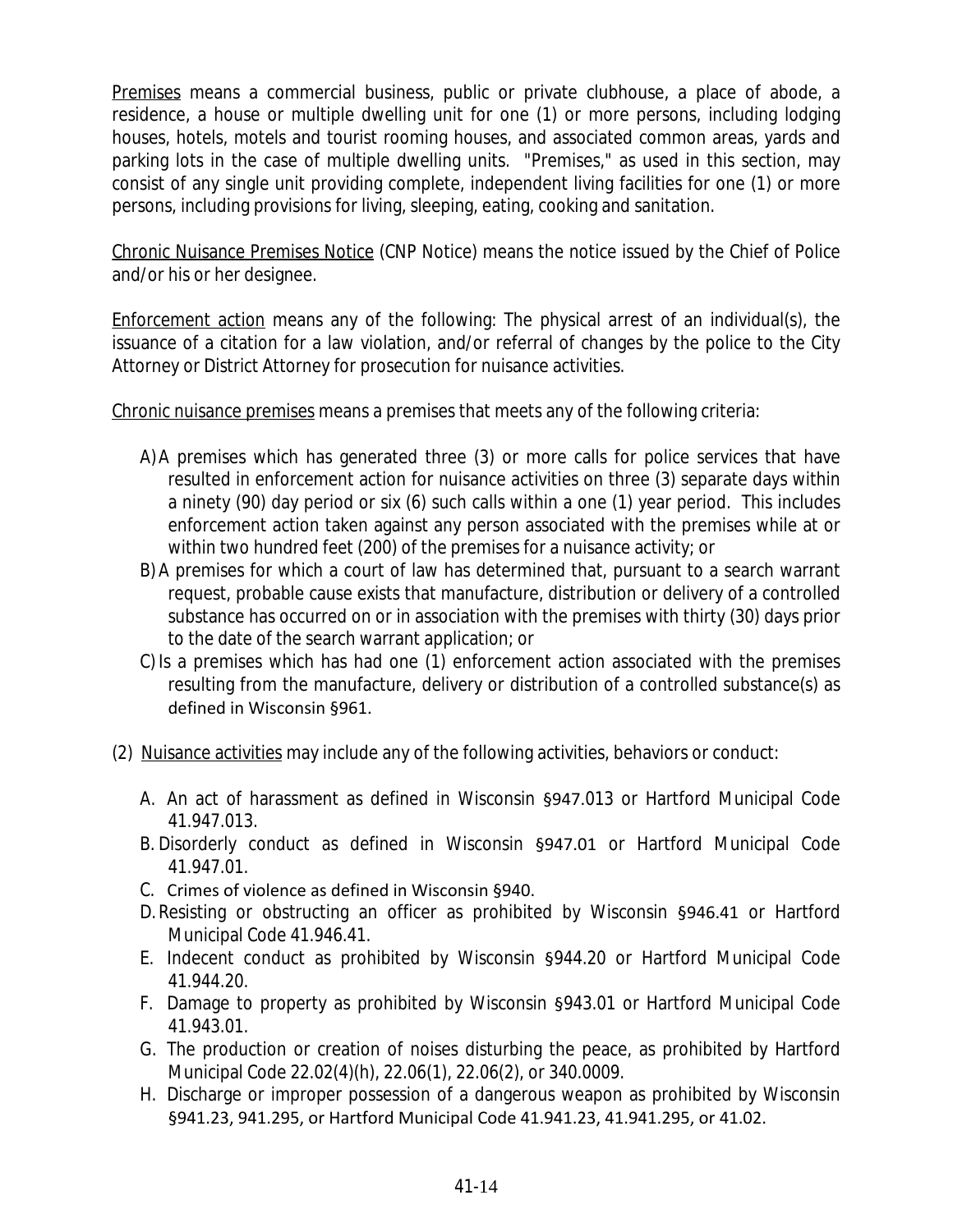- I. Crimes involving illegal possession of firearms as defined in Wisconsin §941.23, 941.26, 941.28, 941.29 and 948.60.
- J. Trespass to land as defined in §943.13 or criminal trespass to dwelling as defined in Wisconsin §943.14 or Hartford Municipal Code 41.943.14.
- K. Loitering, obstructing a street or sidewalk, as prohibited by Hartford Municipal Code 41.03 and 41.13.
- L. Theft as defined in Wisconsin §943.20 or Hartford Municipal Code 41.943.20.
- M. Arson as defined in Wisconsin §943.02 or Hartford Municipal Code 41.943.02.
- N. Depositing rubbish as prohibited by Hartford Municipal Code 7.10(1), 22.02(5), and 26.07.
- O. Keeping a place of prostitution as defined in Wisconsin §944.34.
- P. Prostitution as prohibited by Wisconsin §944.30.
- Q. Soliciting prostitutes as prohibited by Wisconsin §944.32.
- R. Pandering as prohibited by Wisconsin §944.33.
- S. Procuring/Furnishing Intoxicants to Underage Persons as prohibited by Wisconsin §125.07(1)(a)(1) or as prohibited by Hartford Municipal Code 35.11(1).
- T. Permit Consumption by Underage Person as prohibited by Wisconsin §125.07(1)(a)(3) or as prohibited by Hartford Municipal Code 35.11(2).
- U. Possession/Consumption of Intoxicants by Underage Person as prohibited by Wisconsin §125.07(4)(b) or as prohibited by Hartford Municipal Code 35.11(8).
- V. Selling, offering for sale or giving away of any intoxicating liquors or fermented malt beverages without a license as prohibited by Wisconsin §125.04(1).
- W. Possession, manufacture, distribution or delivery of a controlled substance or related offenses as defined by Wisconsin §961.
- X. Maintaining a drug dwelling as defined in Wisconsin §961.42.
- Y. Illegal gambling as defined in Wisconsin §945.02.
- Z. Owning, keeping or harboring a dangerous animal or prohibited dangerous animal contrary to Hartford Municipal Code 26.08.
- (3) Procedures

A. When a premise meets the definition, and is declared a chronic nuisance, the authorized official shall provide written notice of the declaration to the premises owner. A courtesy copy will also be sent to the alderperson of the affected district. The Chronic Nuisance Premises Notice ("CNP Notice") shall be deemed delivered if sent either by first class mail to the premises owner's last-known address or delivered in person to the premises owner. If the premises owner cannot be located, the notice shall be deemed to be properly delivered if a copy of it is left at the premises owner's usual place of abode in the presence of some competent member of the family at least 14 years of age, or a competent adult currently residing there and who shall be informed of the contents of the CNP Notice. If a current address cannot be located, it shall be deemed sufficient if a copy of the CNP Notice is sent by first class mail to the last-known address of the owner as identified by the records of the City Assessor. The CNP Notice shall contain the following information:

(1) Street address, parcel number or a legal description sufficient to identify the premises.

(2) A concise statement, including a description of the relevant activities supporting the determination that the premises is a chronic nuisance premises.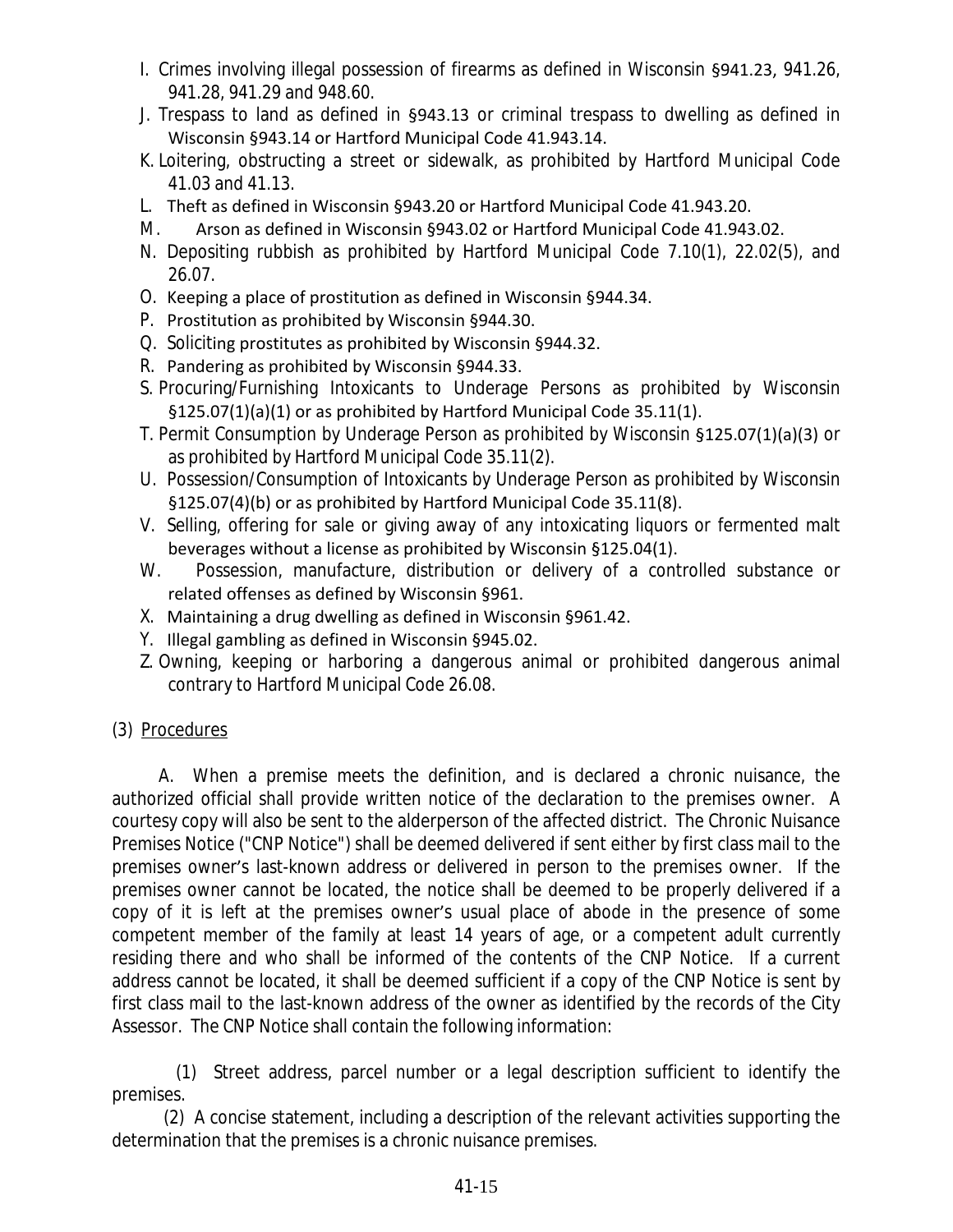(3) A statement that the owner shall immediately notify the authorized official of any change in address to ensure receipt of future notices.

(4) A statement that the actual costs of future enforcement may be assessed as a special charge against the premises.

(5) A statement that the owner shall, within ten (10) days of the date the CNP Notice is mailed, contact the authorized official and schedule a meeting with that official to develop a written action plan to abate the nuisance, or notify the official in writing of the intention to appeal.

(6) A statement that the premises owner shall at all times comply with the fair housing requirements contained in Chapter 17, Article XIII, of the Hartford Municipal Code when considering any action against a tenant based upon a CNP Notice.

(7) A statement that additional violations will be subject to forfeitures described in Section 42.02(1) of the Hartford Municipal Code.

B. In reaching a determination that a premises is a chronic nuisance premises, activities that were reported to the Police or other City departments by the premises owner or on-site premises manager shall not be included as nuisance activities.

(1) Wisconsin §968.075, broadly defines "domestic abuse". Therefore, in reaching a determination that a premises is a chronic nuisance premises, activities that are "domestic abuse" incidents pursuant to Wisconsin §968.075, shall not be included as nuisance activities unless the incidents have been reviewed by the Chief of Police and the Office of the City Attorney and a determination is made that, based upon the specific facts of each incident, the activities should be deemed nuisance activities. In determining whether to include such activities, the Chief of Police and Office of the City Attorney shall consider the strong public policy in favor of domestic victims reporting alleged abuses, and this ordinance shall not operate to discourage such reports.

(2) If the owner responds to the CNP Notice with a written action plan to abate the nuisance, the authorized official may accept, reject or work with the owner to modify the action plan. The plan is acceptable if it can reasonably be expected to result in abatement of the nuisance activities described in the CNP Notice within fifteen (15) calendar days of the mailing of the CNP Notice in Section 3.)A.)5.).

(3) Premises owners shall be counseled regarding nuisance abatement methods and strategies and shall be encouraged to submit a comprehensive nuisance abatement action plan that considers alternatives to eviction in situations where eviction is not the sole remedy available to abate the nuisance activity.

(4) If the premises owner meets with the authorized official and presents an acceptable abatement action plan and implements the terms of the action plan, the authorized official will delay further enforcement of this ordinance, including cost recovery.

(5) If the premises owner ceases to cooperate with the efforts to abate the nuisance activities, the authorized official may reinstitute enforcement of this ordinance and the premises owner may be sent a change in status letter. This letter will document the authorized official's efforts to contact and/or obtain cooperation of the owner.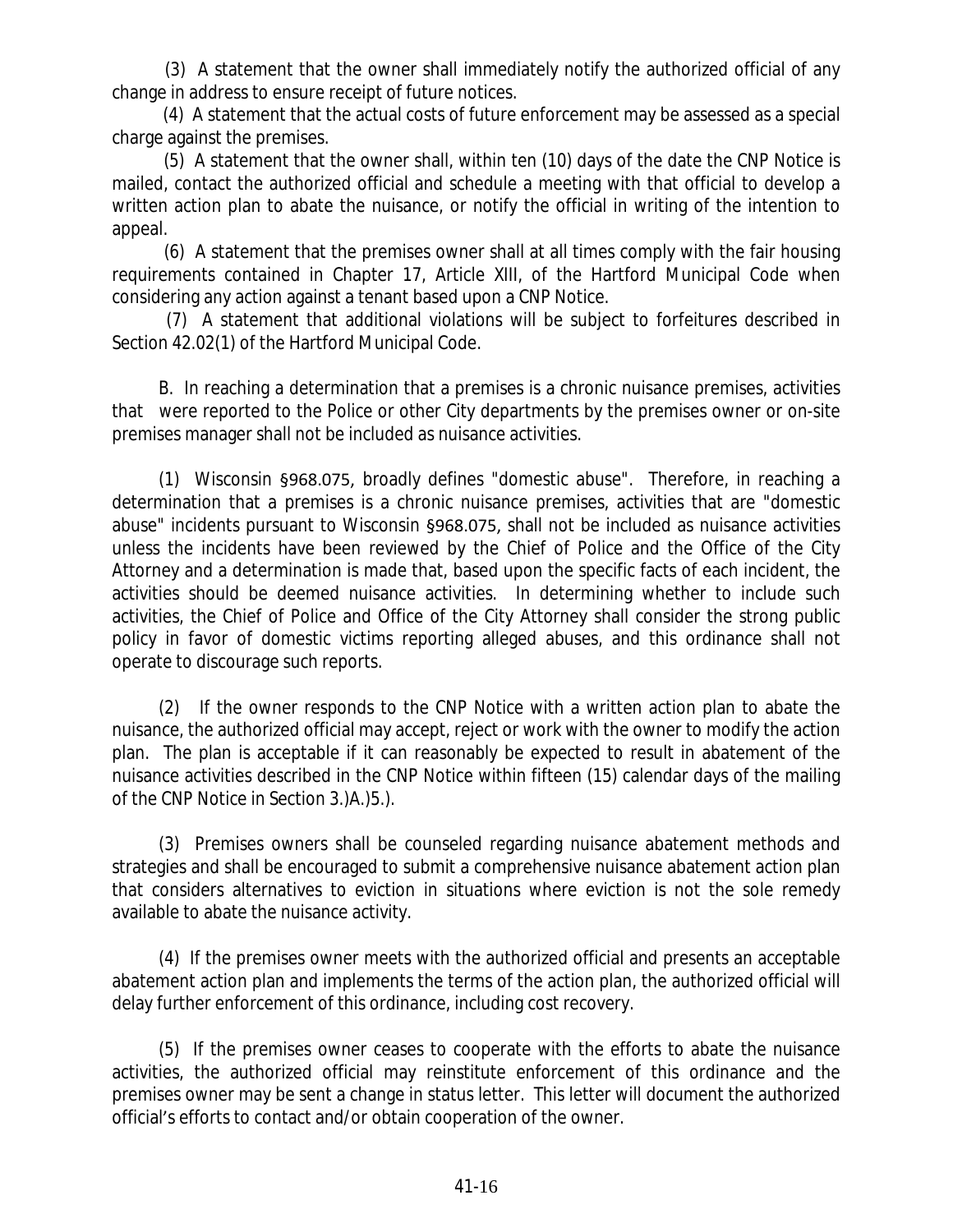C. Whenever the authorized official determines that any of the following have occurred:

(1) A premises owner has failed to respond to the CNP Notice;

(2) Enforcement action for an additional nuisance activity has occurred at a premises for which notice has been issued pursuant to this ordinance and this enforcement action has occurred not less than fifteen (15) days after the CNP Notice has been issued in accordance with Section 3.)A.)5.); or

(3) An action plan submitted has not been completed;

then the authorized official may calculate the actual costs of enforcement to abate this and any subsequent nuisance activities and may refer such cost to the City Finance Department so that the cost may be billed to the premises owner. The authorized official shall provide written notice to the premises owner of the decision to refer the cost of enforcement to the City Finance Department. The notice shall contain:

a. The street address or legal description sufficient for identification of the premises.

b. A statement that the authorized official has referred the cost of enforcement to the City Finance Department.

c. A statement advising the owner that in addition to any other penalty imposed by this chapter for the continuance of a chronic nuisance property, the cost of abating a public nuisance by the city shall be collected as a debt from the owner, and if notice to abate the nuisance has been given to the owner, such cost shall be assessed against the real estate as other special taxes.

d. A statement advising the owner each subsequent incident of enforcement action for nuisance activity shall be deemed a separate violation and costs will continue to be assessed until the nuisance is abated.

(4) Penalties and Remedies

A. **Cost recovery**. The authorized official shall keep an accurate account of the cost of enforcement and shall report it to the City Finance Department. The Finance Director shall charge any premises owner found to be in violation of this section the costs of enforcement in full or in part. Such costs shall be billed to the premises owner by invoice sent by regular mail and must be paid within thirty (30) days of the date on the invoice. Any unpaid invoice shall be a lien on such premises and may be assessed and collected as a special charge pursuant to Wisconsin §66.0627. Pursuant to **Section 42.04 FEES**, of the Hartford Municipal Code, the Finance Director shall cause to be added an Administrative Fee for these **Special Assessment Letters of \$100.00** to the total cost of enforcement charged to the benefitted premises owner in the invoice any time the premises is declared a chronic nuisance premises.

B. **Suspension of cost recovery**. If after the receipt of a billing notice from the Finance Department, the premises owner develops an acceptable action plan and implements the plan, the authorized official may suspend further enforcement of this ordinance. The premises owner is still responsible for any enforcement costs incurred prior to the premises owner's submitting an action plan, including the administrative fee. If the premises owner ceases to cooperate with the efforts to abate the nuisance activities, the authorized official may reinstitute enforcement of this ordinance after sending the premises owner a change in status letter.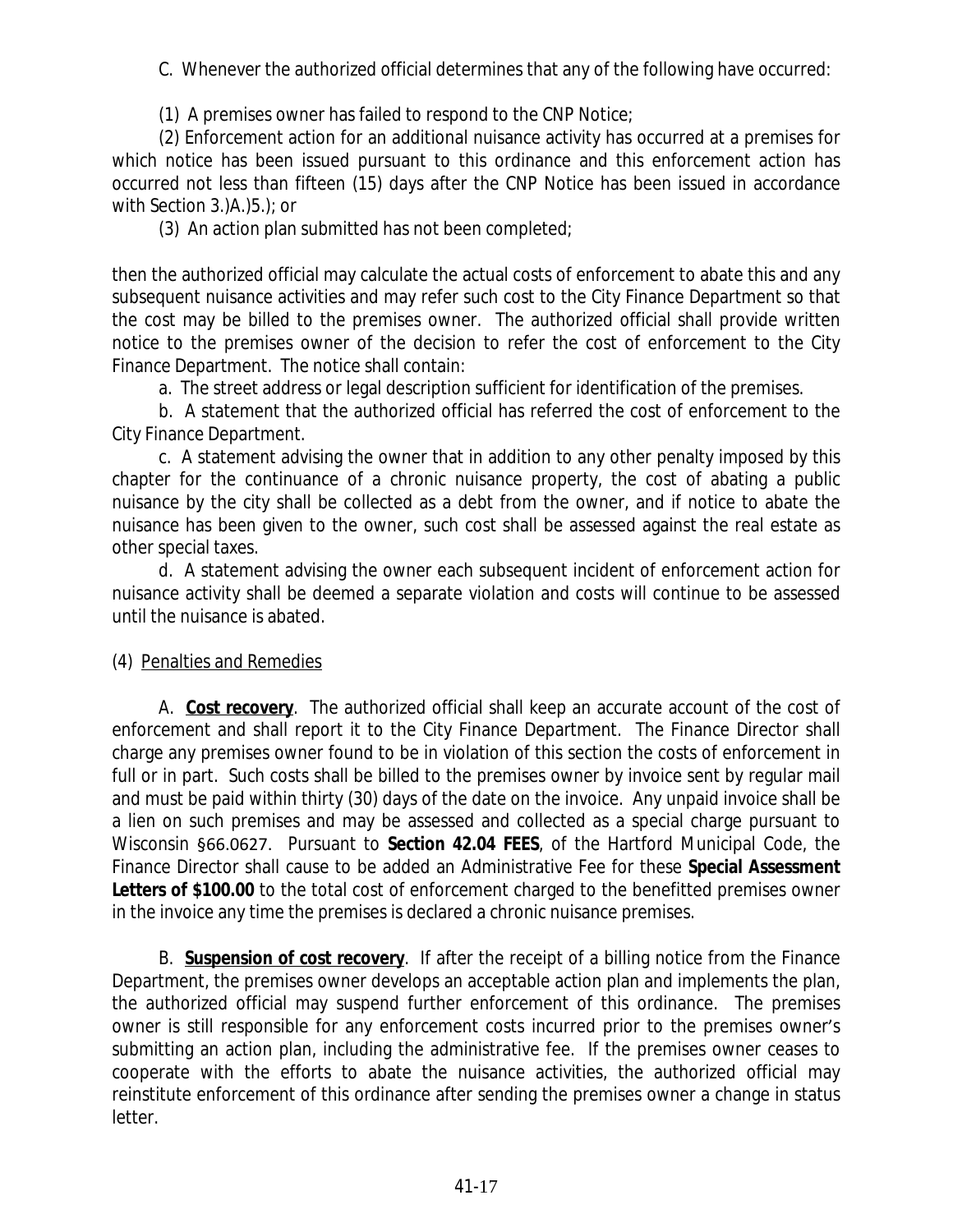C. **Forfeiture**. A forfeiture action may be commenced for each enforcement action for nuisance activity occurring after the premises has been declared a chronic nuisance premises. The forfeiture assigned for violations of this ordinance in Section **42.02(1) BOND SCHEDULE** of the Hartford Municipal Code may be issued for each enforcement action.

D. **Severability**. The terms and provisions of this ordinance are severable. Should any term or provision of this ordinance be found to be invalid by a court of competent jurisdiction, the remaining terms and provisions shall remain in full force and effect. (SECTION 41.23 CREATED 3/22/2016—ORDINANCE NO. 1346)

**41.24 SALE, PURCHASE, AND POSSESSION OF ELECTRONIC NICOTINE DELIVERY SYSTEM VAPOR PRODUCTS.** (1) "Vapor Products" shall mean noncombustible products, that may or may not contain nicotine, that employ a mechanical heating element, battery, electronic circuit, or other mechanism, regardless of shape or size, that can be used to produce a vapor in a solution or other form including but not limited to an electronic cigarette, electronic cigar, electronic cigarillo, electronic pipe, vaporizers, or similar products or devices. "Vapor products" shall include any vapor cartridge, solution, or other container, that may or may not contain nicotine, that is intended to be used with an electronic cigarette, electronic cigar, electronic cigarillo, electronic pipe, vaporizer, or similar products or devices. "Vapor products" do not include any products regulated by the United States Food and Drug Administration under Chapter V of the Food, Drug, and Cosmetics Act.

(2) Sale of Electronic Nicotine Delivery System Vapor Products to Minors Prohibited. No person, by himself, his servant or agent, or as the servant or agent of any other person, shall sell, give away, or otherwise dispose of, by vending machine or otherwise, any electronic nicotine delivery system vapor products to any person under the age of eighteen (18) years.

(3) Purchase or Possession of Electronic Nicotine Delivery System Vapor Products by Person under 18 Prohibited. (1) No person under 18 years of age may falsely represent his or her age for the purpose of receiving any electronic nicotine delivery system vapor product. (2) No person under 18 years of age may purchase, attempt to purchase, or possess any electronic nicotine delivery system vapor product except as follows:

a) A person under 18 years of age may purchase or possess electronic nicotine delivery system vapor products for the sole purpose of resale in the course of employment during his or her working hours if employed by a retailer. The defenses provided in Wis. Stats. § 134.66(3)(a)-(c) shall also be defenses to any prosecution hereunder. (SECTION 41.24 CREATED 2/20/2018—ORDINANCE NO. 1379)

**41.25 SEXTING PROHIBITED.** (1) This ordinance prohibits the sharing of explicit images and related activities between minors which will serve to deter such activities within the City.

- (2) Definitions. For the purposes of this Subsection:
- a. "Nudity" means the showing of the human male or female genitals, pubic area, or buttocks with less than a fully opaque covering; or the showing of the female breast with less than a fully opaque covering of any portion thereof below the top of the nipple; or the depiction of covered male genitals in a noticeably erect state. A mother's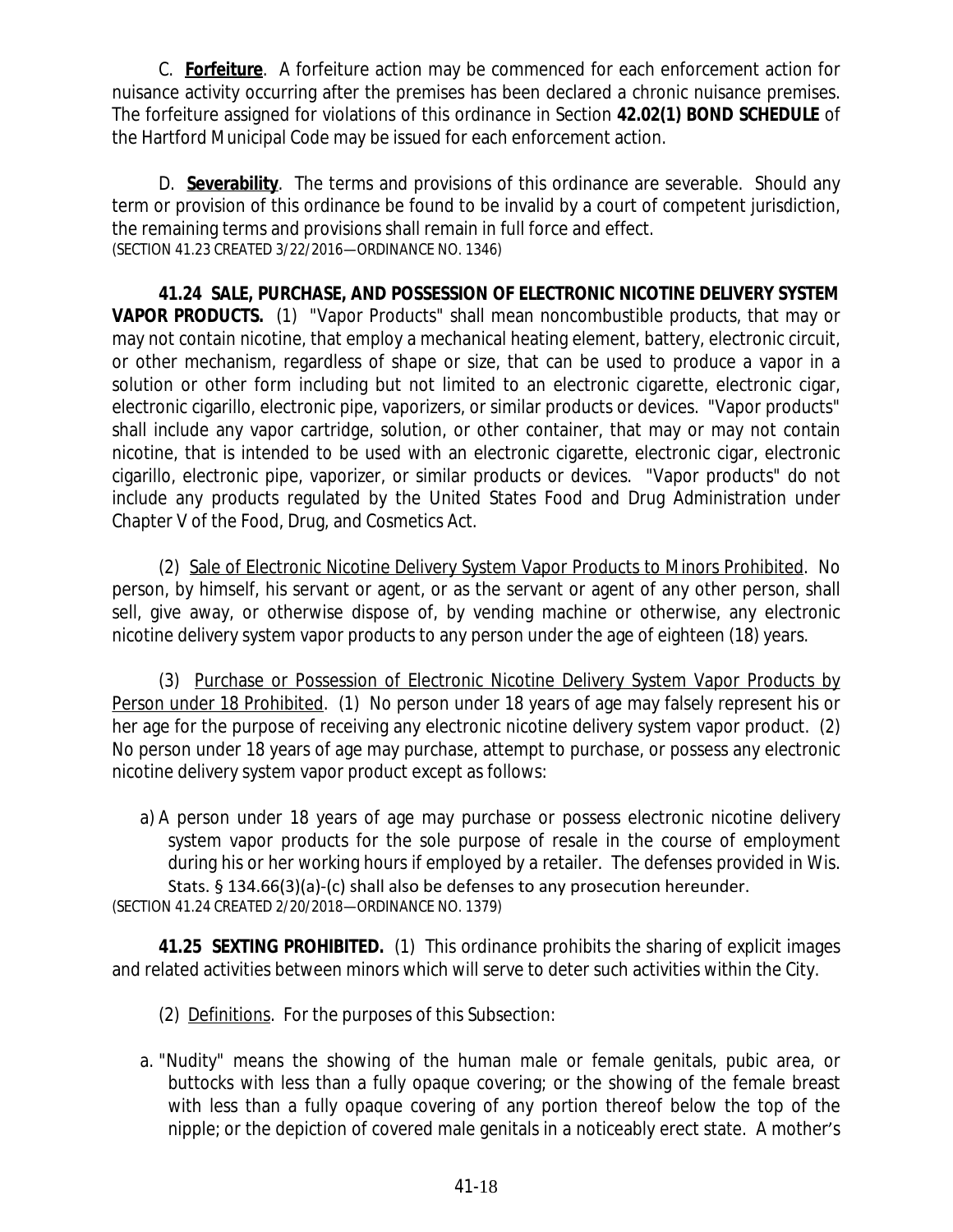breastfeeding of her baby does not under any circumstance constitute "nudity" irrespective of whether or not the nipple is covered during or incidental to feeding.

- b. "Harmful to Minors" means any reproduction, imitation, characterization, description, exhibition, presentation, or representation of whatever kind or form, depicting nudity, sexual conduct, or sexual excitement when it:
	- 1. Predominantly appeals to an indecent, shameful, or morbid interest;
	- 2. Is blatantly offensive to prevailing standards in the adult community as a whole with respect to what is suitable material or conduct for minors;
	- 3. Taken as a whole, is without serious literary, artistic, political, or scientific value for minors.
- c. "Minor" means any person under the age of 18 years.
	- (3) A minor commits the offense of sexting if he or she knowingly:
- a. Uses a computer, or any other device capable of electronic data transmission or distribution, to transmit or distribute to another minor any photograph or video of any person which depicts nudity, as defined in this subsection, and is harmful to minors as defined in this subsection.
- b. Possess a photograph or video of any person that was transmitted or distributed by another minor which depicts nudity, as defined above, and is harmful to minors, as defined above. A minor does not violate this paragraph if all of the following apply:
	- 1. The minor did not solicit the photograph or video.
	- 2. The minor took reasonable steps to report the photograph or video to a school or law enforcement official.
	- 3. The minor did not transmit or distribute the photograph or video to a third party other than a law enforcement official.
- c. Uses a computer, or any other device capable of electronic data transmission or distribution, to transmit or distribute to another minor any text message, correspondence or message of a sexual nature when it:
	- 1. Predominantly appeals to an indecent, shameful, or morbid interest;
	- 2. Is blatantly offensive to prevailing standards in the adult community as a whole with respect to what is suitable material or conduct for minors;
	- 3. Taken as a whole, is without serious literacy, artistic, political, or scientific value for minors.
- d. Solicits the transmission or distribution of any text, correspondence, message, photograph or video from another minor that would be prohibited under this subsection.
	- (4) Fees. The fee sexting shall be as determined in Chapter 42 of the Municipal Code.